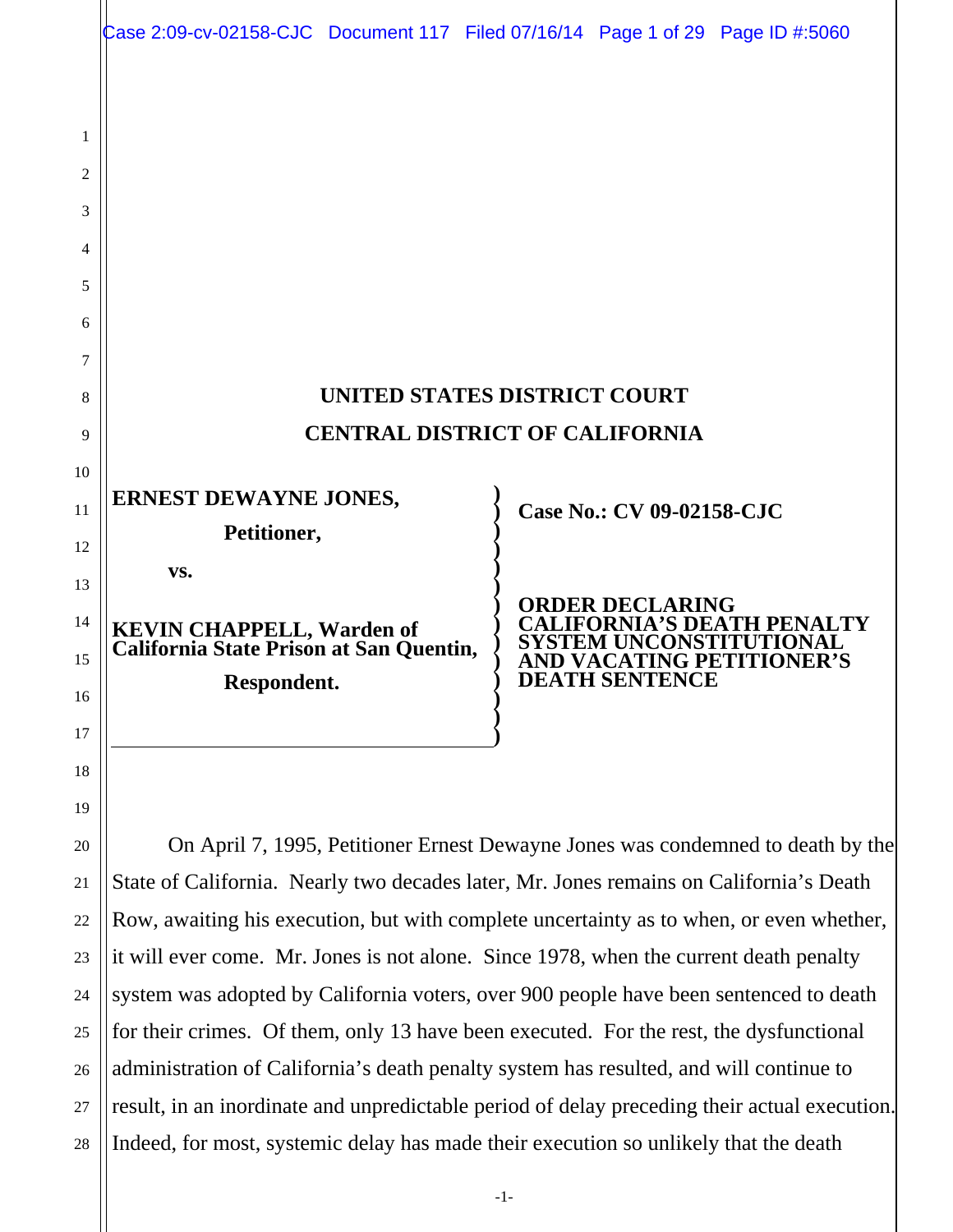2 sentence carefully and deliberately imposed by the jury has been quietly transformed into one no rational jury or legislature could ever impose: *life in prison, with the remote possibility of death*. As for the random few for whom execution does become a reality, they will have languished for so long on Death Row that their execution will serve no retributive or deterrent purpose and will be arbitrary.

That is the reality of the death penalty in California today and the system that has been created to administer it to Mr. Jones and the hundreds of other individuals currently on Death Row. Allowing this system to continue to threaten Mr. Jones with the slight possibility of death, almost a generation after he was first sentenced, violates the Eighth Amendment's prohibition against cruel and unusual punishment.

## **BACKGROUND**

# **A. Delay in California's Death Penalty System**

California juries have imposed the death sentence on more than 900 individuals since  $1978<sup>1</sup>$  Yet only 13 of those 900 have been executed by the State. Of the remainder, 94 have died of causes other than execution by the State, 39 were granted relief from their death sentence by the federal courts and have not been resentenced to

 $\overline{a}$ 

<sup>1</sup> In 1977, five years after the California Supreme Court first invalidated the State's death penalty statute, *see People v. Anderson*, 6 Cal. 3d 628 (1972), the California Legislature acted to reinstate the punishment. One year later, the current death penalty system took form, when voters passed Proposition 7, known as the Briggs Initiative, amending the death penalty statute and significantly expanding the circumstances under which prosecutors could seek the death penalty. *See* California Commission on the Fair Administration of Justice, Final Report 120 (Gerald Uelmen ed., 2008) ["Commission Report"], *available at* http://www.ccfaj.org/ documents/CCFAJFinalReport.pdf ("Under the death penalty statute now in effect, 87% of California's first degree murders are 'death eligible' . . . .").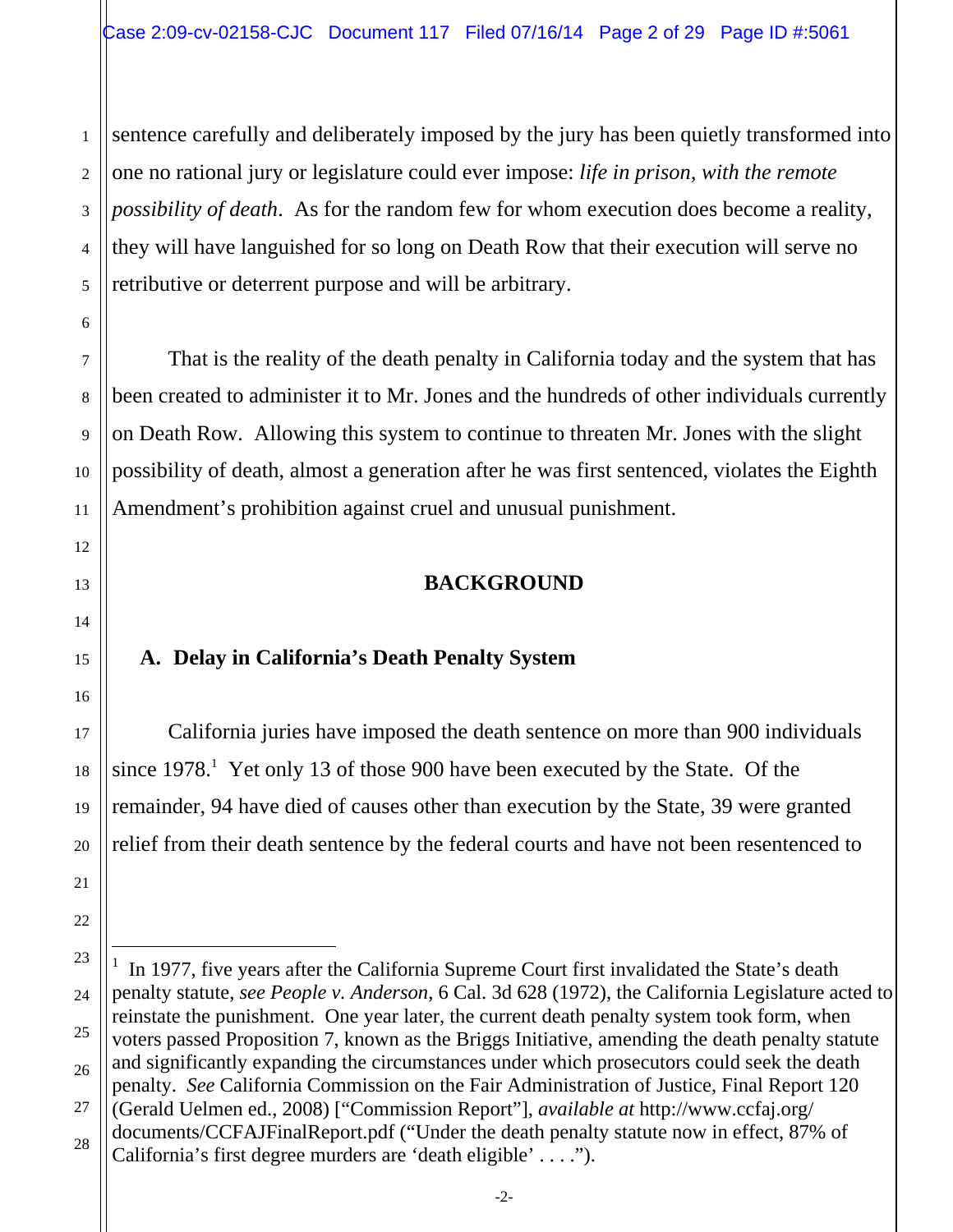death, and 748 are currently on Death Row, having their death sentence evaluated by the courts or awaiting their execution.<sup>2</sup>

The simplest explanation for the size of California's Death Row is that in each year since 1978, more individuals have been sentenced to death than have been removed from Death Row. *See* Commission Report at 121 (showing historical growth in the size of California's Death Row). As the size of California's Death Row grows larger and larger, so too do the delays associated with it. Of the 748 inmates currently on California's Death Row, more than 40 percent, including Mr. Jones, have been there longer than 19 years.3 Nearly all of them are still litigating the merits of their death sentence, either before the California Supreme Court or the federal courts.<sup>4</sup> See Appendix A.<sup>5</sup>

3 *See* Cal. Dep't of Corr. & Rehab., Condemned Inmate Summary List at 2 (June 2014) ["CDCR Summary"], *available at* http://www.cdcr.ca.gov/Capital\_Punishment/docs/ CondemnedInmateSummary.pdf.

<sup>4</sup> Those sentenced to death in California proceed through a post-conviction review process that begins with a mandatory automatic appeal to the California Supreme Court. If that appeal is denied, an inmate may seek collateral review of the death sentence, again from the California Supreme Court. If state habeas relief is denied, an inmate may then pursue collateral review of the death sentence from the federal courts. If relief is denied at each of these levels, then the inmate may be executed.

 $\overline{a}$ 

<sup>2</sup> *See* Cal. Dep't of Corr. & Rehab., Condemned Inmate List (July 2014), *available at*  http://www.cdcr.ca.gov/capital\_punishment/docs/condemnedinmatelistsecure.pdf. Despite having been granted relief by the federal courts, 10 of the 39 individuals are listed by the CDCR as being among the 748 inmates currently on Death Row. *See id*. In at least some of these cases, this may be explained by the State's intention to again seek the death penalty against these inmates in a new trial.

<sup>5</sup> Between 1978 and 1997, 591 new death judgments were issued in California. *See* Cal. Dep't of Justice, Criminal Justice Statistics Center, Homicide in California, 2011 at tbl. 35, *available* 

*at* http://oag.ca.gov/sites/all/files/agweb/pdfs/cjsc/publications/homicide/hm11/hm11.pdf. Appendix A describes the current case status of 511 individuals sentenced in that time period. It

does not include individuals whose death sentences were overturned by the California Supreme

Court, unless subsequently reinstated. Because most of the death sentences overturned by the California Supreme Court were overturned in the period between 1979 and 1986, inclusion of

<sup>28</sup> those sentences in Appendix A would not accurately reflect the current state of affairs in the California death penalty system. *See* Commission Report at 120 n.21 (noting that between 1979 and 1986, the California Supreme Court reversed 59 of 64 death judgments it reviewed, but that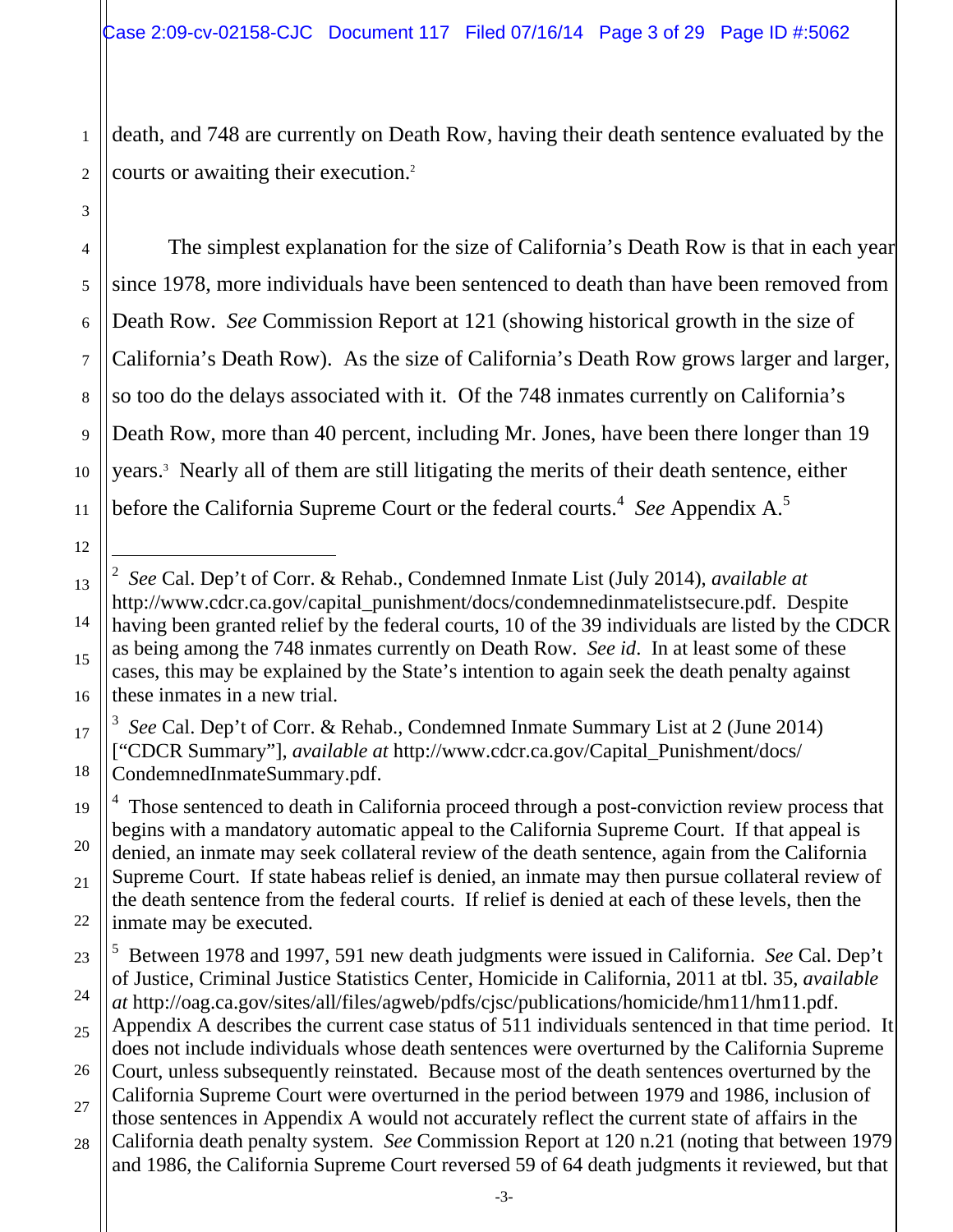For those whose challenge to the State's death sentence is ultimately denied at each level of review, the process will likely take 25 years or more. *See* Gerald Uelmen, *Death Penalty Appeals and Habeas Proceedings: The California Experience*, 93 Marq. L. Rev. 495, 496 (2009) ("Typically, the lapse of time between sentence and execution is twentyfive years, twice the national average, and is growing wider each year."). The majority of that time will likely be spent litigating before the California Supreme Court. *See* Dkt. No. 109-3, Exh. 15 ["Laurence Decl."] ¶ 15 (noting that for inmates who had their state habeas petitions decided between 2008 and 2014, the average delay between sentencing and disposition of the petition was 17.2 years). There is no evidence to suggest that the trend is reversing.

Of course, the vast majority of those sentenced to death in California will not actually be executed by the State. Indeed, the most common way out of California's Death Row is not death by State execution, but death by other means. Of the 511 individuals sentenced to death between 1978 and 1997, 79 died of natural causes, suicide, or causes other than execution by the State of California. *See* Appendix A. Another 15 sentenced after 1997—or two more than the total number of inmates that have been executed by California since the current death penalty system took form—have died of non-execution causes.6 As California's Death Row population gets older, that number is sure to rise. *See* CDCR Summary at 1 (showing that nearly 20 percent of California's current Death Row population is over 60 years old).

 $\overline{a}$ 

1

2

3

4

5

6

-4-

since that time, it has reversed death judgments less than 10 percent of the time). Appendix A also does not include individuals whose post-conviction proceedings have been stayed based on their lack of mental competency to face the death penalty. Finally, Appendix A does not include individuals sentenced to death after 1997 because state proceedings are ongoing for all but a small handful, and none have completed the federal habeas process.

<sup>6</sup> *See* Cal. Dep't of Corr. & Rehab., Condemned Inmates Who Have Died Since 1978 (2014) (showing that since 1978, 63 inmates have died of natural causes, 22 have committed suicide, 8 have died of other causes, including drug overdose or violence on the exercise yard, and 1 has been executed by another state), *available at* http://www.cdcr.ca.gov/Capital\_Punishment/docs/ CONDEMNEDINMATESWHOHAVEDIEDSINCE1978.pdf.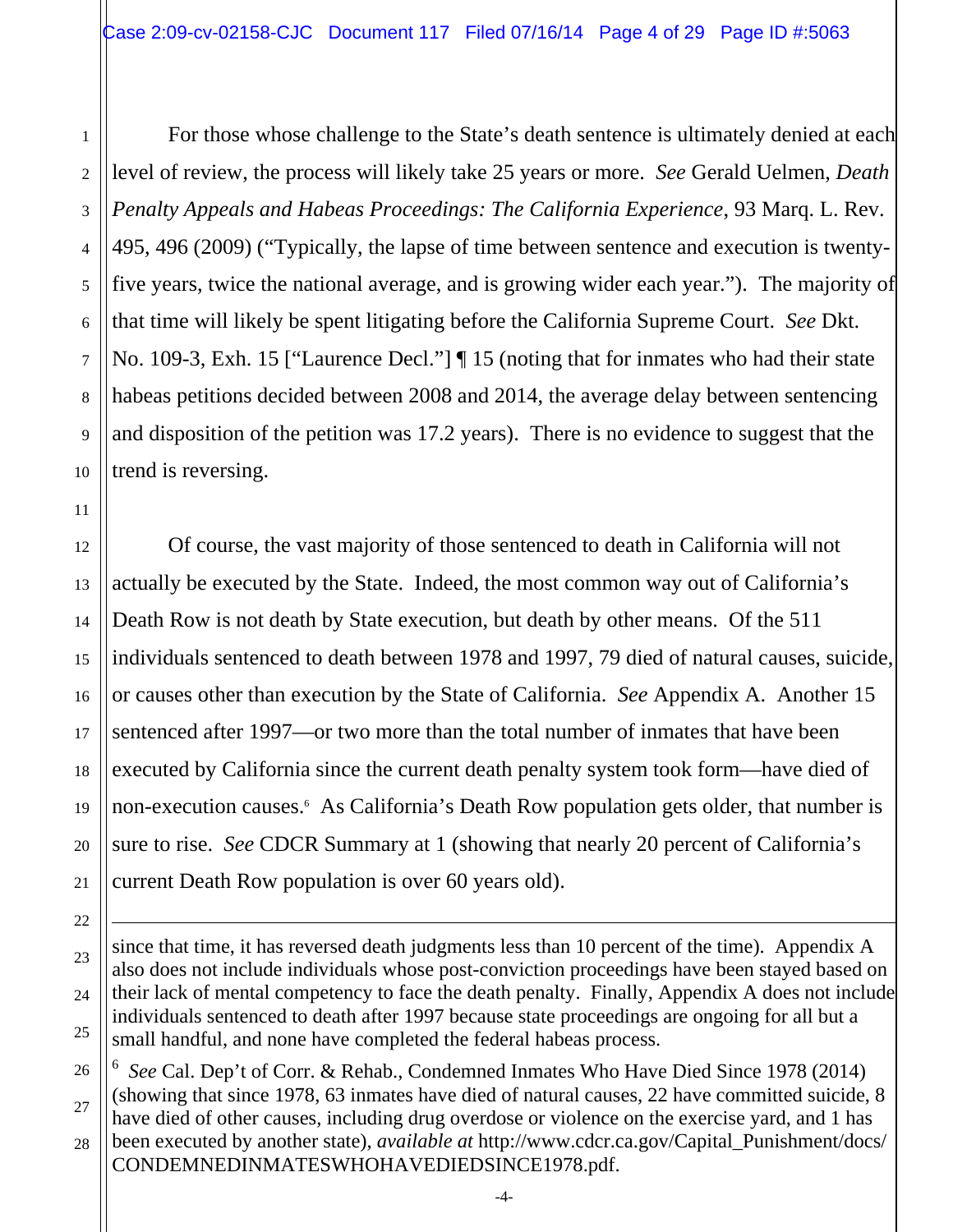For those that survive the extraordinary wait for their challenge to be both heard and decided by the federal courts, there is a substantial chance that their death sentence will be vacated. As of June 2014, only 81 of the 511 individuals sentenced to death between 1978 and 1997 had completed the post-conviction review process. Of them, 32 were denied relief by both the state and federal courts—13 were executed, 17 are currently awaiting execution, and two died of natural causes before the State acted to execute them.<sup>7</sup> See Appendix A. The other 49—or 60 percent of all inmates whose habeas claims have been finally evaluated by the federal courts—were each granted relief from the death sentence by the federal courts.<sup>8</sup> *See id*.

1

2

3

4

5

6

7

//

//

 $\overline{a}$ 

<sup>26</sup> 27 7 These 17 inmates are awaiting execution because since 2006, federal and state courts have enjoined executions by California. In 2006, the federal district court for the Northern District of California enjoined the State from executing Death Row inmate Michael Morales on grounds that, as administered, the State's lethal injection protocol "create[d] an undue and unnecessary risk that an inmate will suffer pain so extreme" that it violated the Eighth Amendment's prohibition against cruel and unusual punishment. *See Morales v. Tilton*, 465 F. Supp. 2d 972, 974, 976–77 (N.D. Cal. 2006). The State subsequently amended the protocol, but because those amendments were not promulgated in compliance with the State's Administrative Procedures Act (APA), the Marin County Superior Court enjoined executions under them. *See Morales v. Cal. Dep't of Corr. & Rehab.*, 168 Cal. App. 4th 729, 732 (2008). In response to the ruling, the State undertook to promulgate a lethal injection protocol through the APA's rulemaking process. After the regulations went into effect in August 2010, Death Row inmate Mitchell Sims sued to enjoin executions under the amended protocol, again for failure to comply with the APA. The state court agreed, invalidating the regulations for substantial failure to comply with the requirements of the APA, and permanently enjoining executions in California until the State is able to adopt an execution protocol that complies with its own procedural law. *See Sims v. Dep't of Corr. & Rehab.*, 216 Cal. App. 4th 1059 (2013). California is therefore without any execution protocol by which to execute the 17 Death Row inmates who have been finally denied relief by both the state and federal courts, or to execute any other inmates who may similarly be denied relief in the near future.  $8\text{ The State resembled 10 of these individuals to death, thus starting anew the post-sentencing.}$ 

<sup>28</sup> appeal process on the renewed sentences, though two have since died while on post-conviction review for the second time. *See* Appendix A.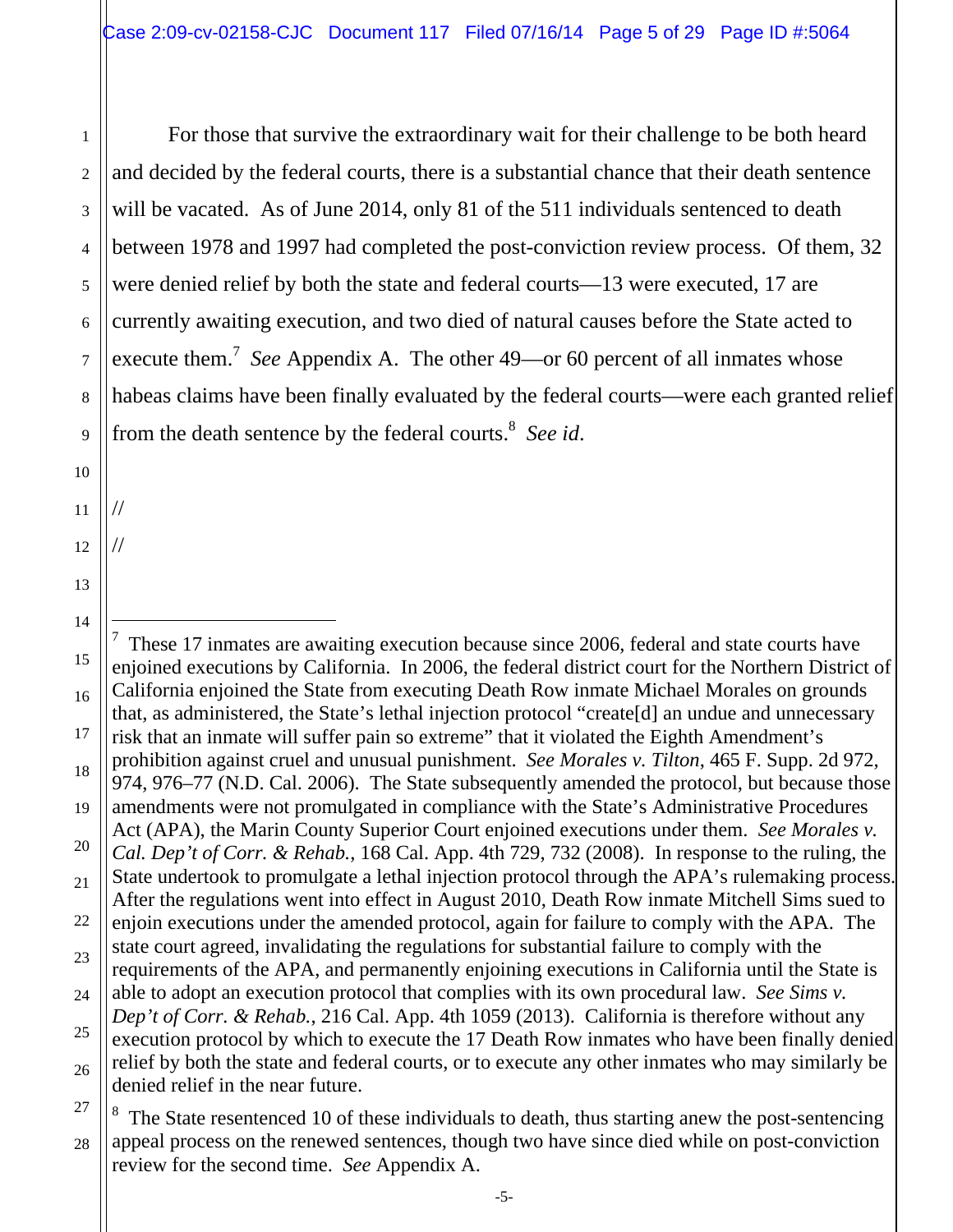## **B. The Nature of Delay in California's System**

The nature of the delay in California's administration of its death penalty system has been comprehensively studied, including by the State itself. In 2004, the California State Legislature established the California Commission on the Fair Administration of Justice (the "Commission"), and tasked it with conducting a comprehensive review of the State's justice system, including its administration of the death penalty. *See* Commission Report at 113–14. The Commission, a bipartisan panel which was composed of prosecutors, criminal defense attorneys, law enforcement officials, academics, representatives of victim's rights organizations, elected officials, and a judge, issued its Final Report in June 2008. Its conclusion was a stern indictment of the State's death penalty system:

California's death penalty system is dysfunctional. The system is plagued with excessive delay in the appointments of counsel for direct appeals and habeas corpus petitions, and a severe backlog in the review of appeals and habeas petitions before the California Supreme Court.

18 *Id.* at  $114-15$ <sup>9</sup>. The Commission is not alone in reaching this determination. In 2008, then-Chief Justice of the California Supreme Court Ronald M. George offered the same assessment. *See* Ronald M. George, *Reform Death Penalty Appeals*, L.A. Times, Jan. 7, 2008 ("The existing system for handling capital appeals in California is dysfunctional and needs reform. The state has more than 650 inmates on death row, and the backlog is growing.") (cited in Commission Report at 164–65 n.3). Ninth Circuit Court of Appeals Senior Judge Arthur L. Alarcón has suggested the same in his study of the issue. *See*  Arthur L. Alarcón & Paula M. Mitchell, *Executing the Will of the Voters?: A Roadmap to* 

25 26

 $\overline{a}$ 

1

2

3

4

5

6

7

8

9

10

11

12

13

14

15

16

<sup>9</sup> Even the commissioners who dissented from the Commission Report agreed "wholeheartedly" that "delay on appeal and in habeas corpus in state and federal court is excessive and frustrates the effective administration of the death penalty." Commission Report at 164 (separate statement of Commissioners Totten, Boscovich, Cottingham, Dunbar, and Hill).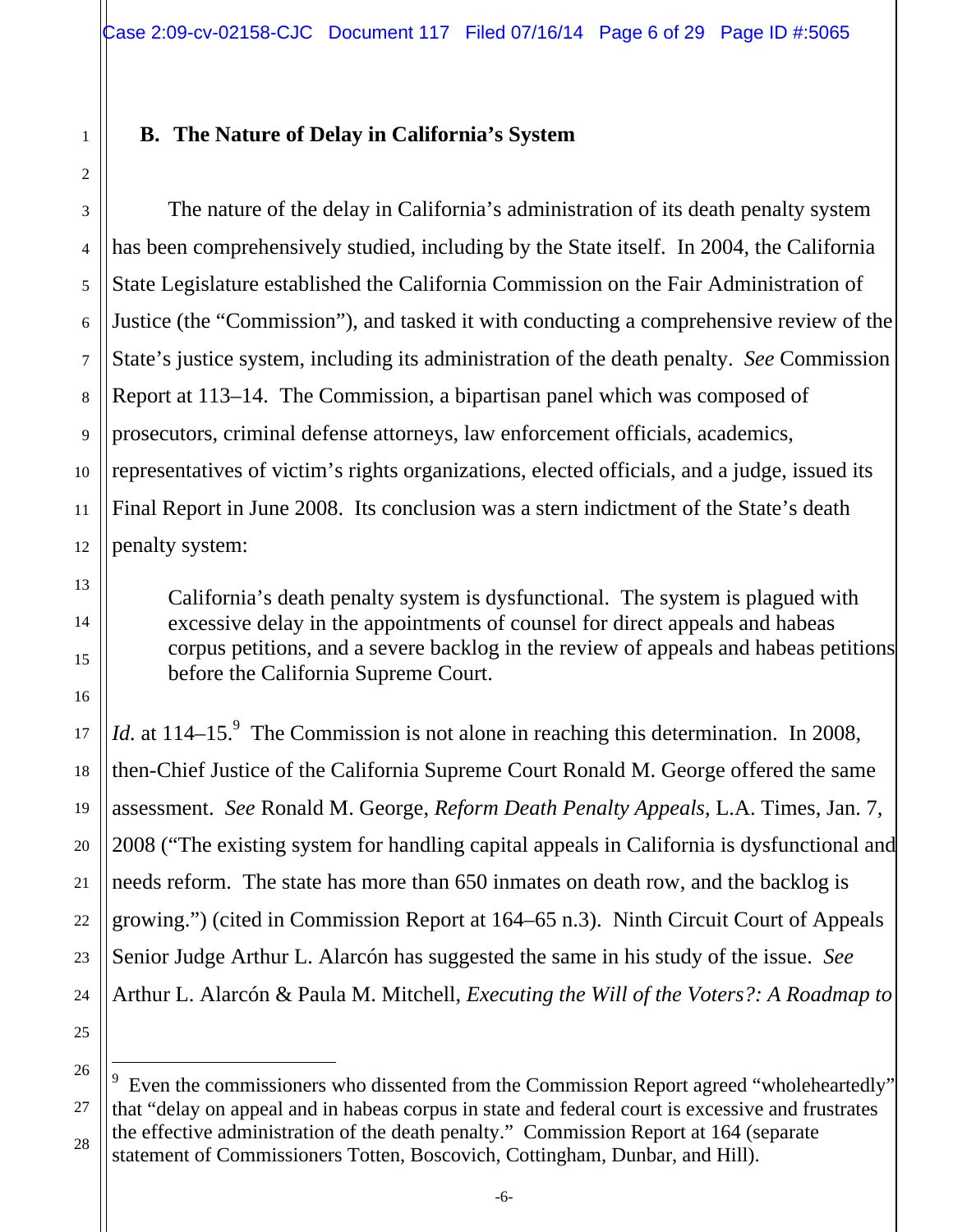*Mend or End the California Legislature's Multi-Billion-Dollar Death Penalty Debacle*, 44 Loy. L.A. L. Rev. S41, S61 (2011) (describing California's "broken" death penalty system).

 In reaching these conclusions, the Commission and others have documented the source and nature of the delay in California's death penalty system. Their studies confirm that delay is evident at each stage of the post-conviction review process, including from the time the death sentence is issued.

### **1. Delay on Direct Appeal**

In California's death penalty system, delay sets in at the first step of postconviction review—direct appeal. California law mandates that after a death sentence is imposed, it must be automatically appealed to the California Supreme Court for review. *See* Cal. Penal Code § 1239. To pursue that appeal, indigent Death Row inmates are entitled to the assistance of court-appointed counsel.<sup>10</sup> *See* Cal. Penal Code § 1240. But inmates must wait years—on average, between three and five years—until counsel is appointed to represent them. *See* Commission Report at 122. Indeed, as of June 2014, there were 71 Death Row inmates awaiting appointment of counsel for their direct appeal. Dkt. No. 116 ["Laurence Supplemental Decl."] ¶ 3. Unsurprisingly, until such counsel is appointed, there is effectively no activity on the inmate's case.

This delay is likely due to the severe shortage of qualified attorneys available to accept appointment as counsel on direct appeal. To be appointed, attorneys must have at least four years of active law practice, experience in felony appeals, completion of

 $\overline{a}$ 

<sup>&</sup>lt;sup>10</sup> That a Death Row inmate is indigent is essentially a foregone conclusion. Of the 670 inmates on California's Death Row in 2008, each was indigent and therefore entitled to the assistance of court-appointed counsel in the post-conviction review process. *See* Commission Report at 121.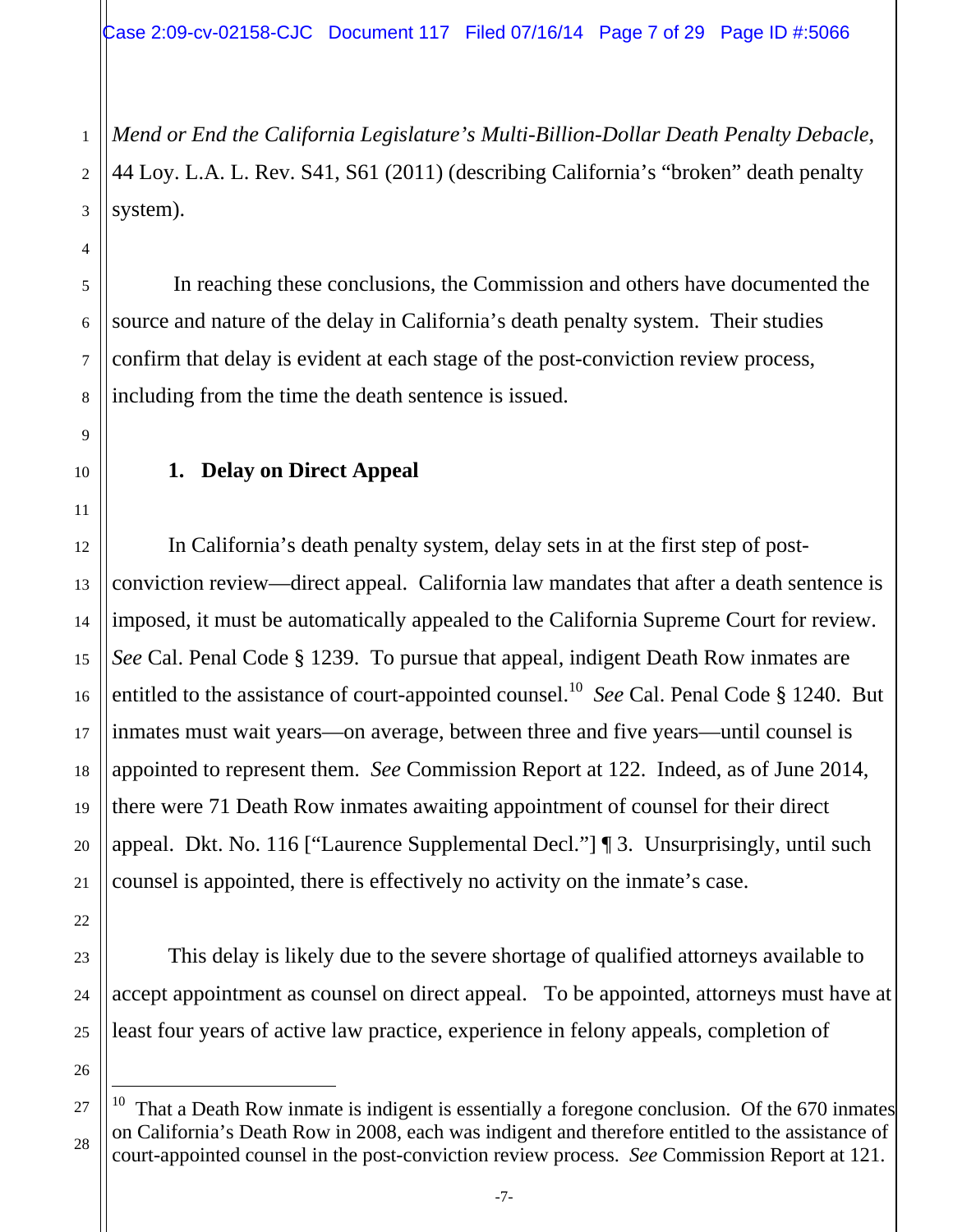1 2 3 4 5 6 7 8 9 10 11 12 13 14 15 16 17 training, and demonstrated proficiency in appellate skills. Commission Report at 132 (citing Cal. Rule of Court Rule 8.605(d)). Notably, however, the Commission did not find a general dearth of lawyers able to meet these qualifications or willing to take on the representation of Death Row inmates. Rather, the Commission found the State's underfunding of its death penalty system to be a key source of the problem. *Id.* For example, the Commission noted that despite the high volume of applicants willing to represent Death Row inmates from the security of an agency setting, the Office of the State Public Defender's budget has been cut and its staff reduced. *Id.* (recommending that "[t]he most direct and efficient way to reduce the backlog of death row inmates awaiting appointment of appellate counsel would be to again expand the Office of the State Public Defender"). Similarly, as to appointments of private counsel, the Commission found that the low rate at which private appointed counsel are paid by the State is "certainly a significant factor in the decline of the pool of attorneys available to handle death penalty appeals." *Id*; *see also* Arthur L. Alarcón, *Remedies for California's Death Row Deadlock*, 80 S. Cal. L. Rev. 697, 734 (2007) ["Alarcón Study"] ("Private practitioners who can bear the financial sacrifice of accepting court-appointment at the present hourly rates are scarce.").

19 22 25 26 28 Once counsel is eventually appointed, that counsel must learn the trial record, which often totals more than 9,000 pages, must research the law, and must file an opening brief with the California Supreme Court. *See* Commission Report at 131. Including the time spent by the State to file a responsive brief, and by counsel for the inmate to file a reply brief, the briefing process will typically consume under four years. *Id.* The parties must then wait for the case to be scheduled for argument before the California Supreme Court. On average, the California Supreme Court generally hears between 20 and 25 death penalty appeals per year, and so another two to three years will likely pass before arguments are scheduled and the case is subsequently decided. *Id.*  Taken together then, from the sentence of death to the California Supreme Court's

18

20

21

23

24

27

-8-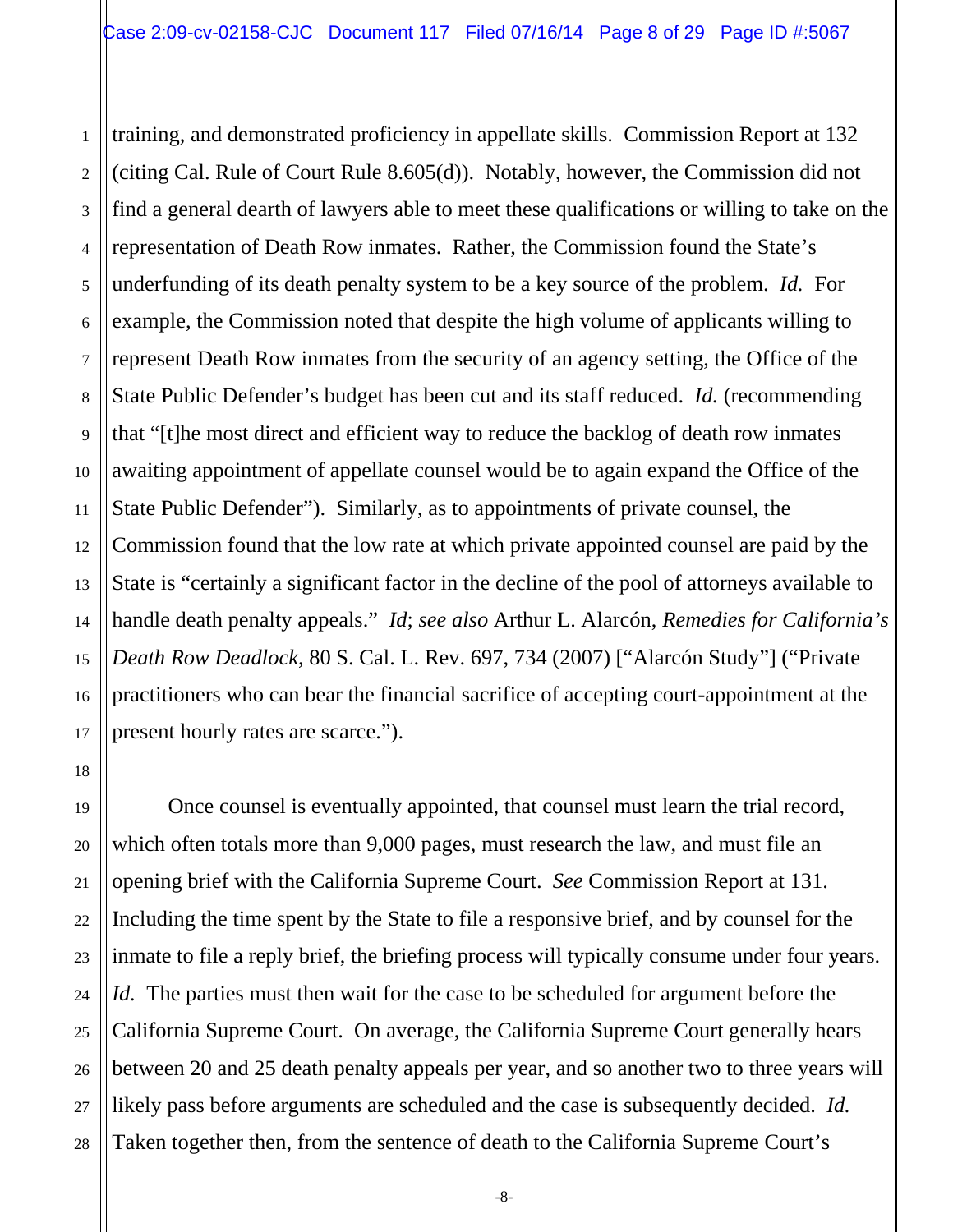disposition of the automatic appeal, between 11.7 and 13.7 years will have elapsed, *see id.*, with inmates spending much of that time waiting for counsel to be appointed and for oral argument to be scheduled.

## **2. Delay on State Collateral Review**

Whereas on direct review the inmate challenges issues raised at the trial and sentencing, on collateral review the inmate may attack the legality of his confinement based on issues that normally cannot be determined in the direct appeal process, including claims of ineffective assistance of counsel at trial. As on direct appeal, indigent Death Row inmates are entitled to the assistance of state-appointed counsel to pursue their habeas petitions. *See* Cal. Gov't Code § 68662. Unless the inmate requests that the same counsel provide representation both on direct appeal and during collateral review, California law directs that different counsel be appointed at each stage. Cal. Gov't Code § 68663. The majority of counsel appointed in capital habeas cases are private attorneys, though a number of inmates receive the assistance of the Habeas Corpus Resource Center ("HCRC"), the entity created by the Legislature to provide habeas representation to Death Row inmates.11 *See* Laurence Decl. ¶ 11 (in fiscal years 2005 to 2012, the HCRC was appointed, on average, in 43 percent of state habeas cases).

//

 $\overline{a}$ Whether an inmate receives the assistance of the HCRC or a private attorney may significantly affect the extent of delays in the inmate's post-conviction review proceedings. Whereas the HCRC may be able to provide continuous representation in both the inmate's state and federal habeas claims, the same is not true of private attorneys appointed to represent Death Row inmates in their state habeas proceedings, who generally do not continue to provide representation in federal proceedings as well. *See* Commission Report at 137. As the Commission found, "[c]ontinuity of representation by the same lawyer in both state and federal habeas corpus proceedings helps to reduce many of the delays that now occur in state and federal habeas proceedings." *Id.*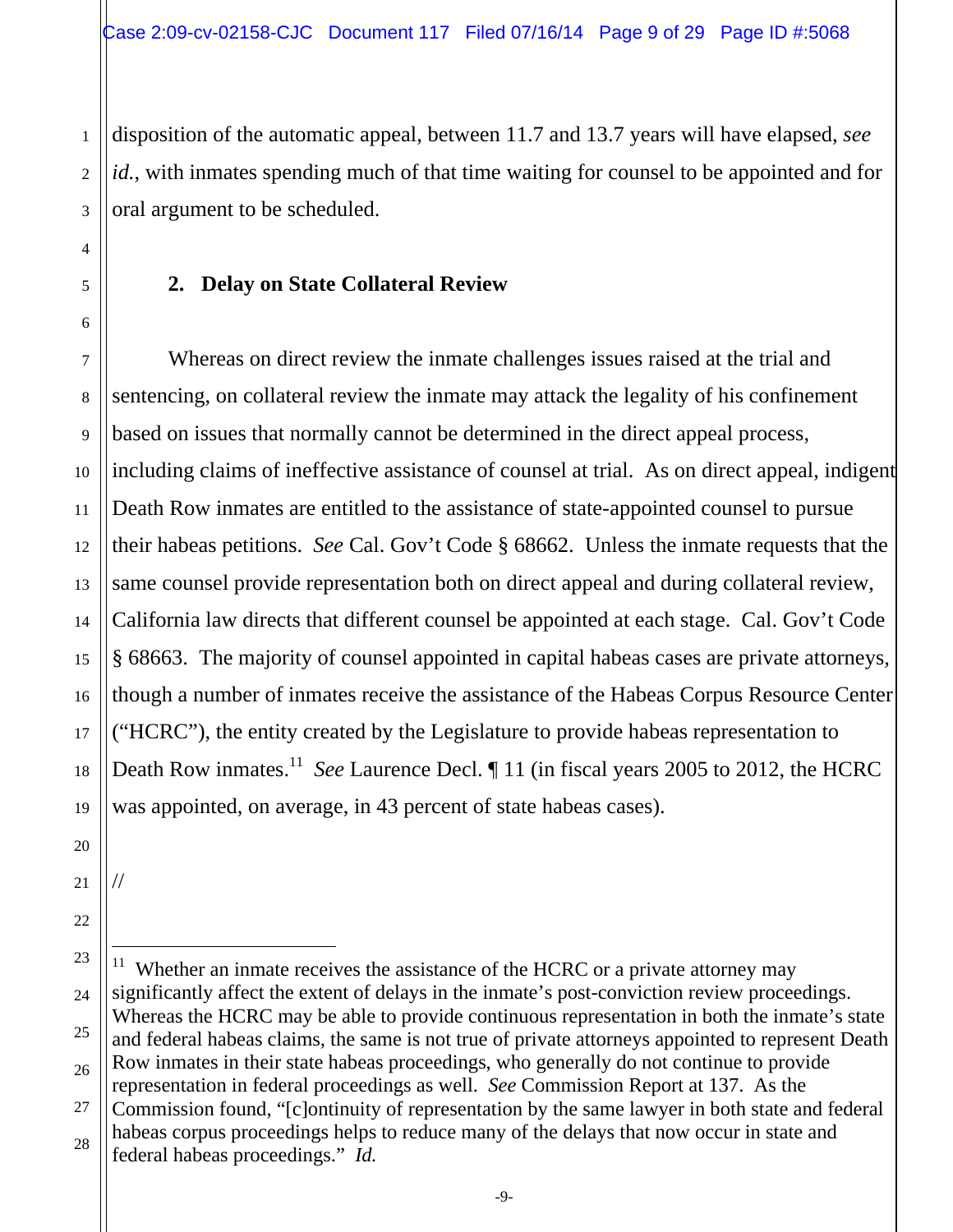1 2 3 4 5 6 7 8 9 10 11 12 13 14 15 16 17 18 19 20 The California Supreme Court has noted that "[i]deally, the appointment of habeas corpus counsel should occur shortly after an indigent defendant's judgment of death" so as to "enable habeas corpus counsel to investigate potential claims for relief and to prepare a habeas corpus petition at roughly the same time that appellate counsel is preparing an opening brief on appeal." *In re Morgan*, 50 Cal. 4th 932, 937 (2010). An expeditious appointment "would ensure the filing of a habeas corpus petition soon after completion of the briefing on the appeal." *Id.* Yet as of June 2014, 352 inmates—nearly half of Death Row—were without habeas corpus counsel. *See* Laurence Decl. ¶ 7. And that number is up from 291 inmates awaiting appointment of habeas counsel in 2008. *See*  Commission Report at 134; *see also* Laurence Decl. tbl. 1 (showing that in all but one year since 1999, the total number of Death Row inmates awaiting the appointment of habeas counsel has increased). The growing backlog of appointments can again be traced to underfunding issues similar to those on direct appeal. *See* Commission Report at 135 (describing the below-market rates at which appointed habeas counsel are paid, and the low cap on funds made available to conduct habeas investigations and retain necessary experts); Alarcón Study at 738 (same). And unless the State is able to reverse the current trend, the backlog of Death Row inmates awaiting habeas counsel will only continue to grow. *See* Laurence Supplemental Decl. ¶ 5 (noting that over the past five years, the State has issued an average of 22.8 death judgments per year compared with only 9.4 annual appointments of habeas counsel over the same period).

22 23 24 25 26 27 28 The Commission found in 2008 that, far from meeting the California Supreme Court's ideal, habeas counsel is generally not appointed until between eight and ten years after the imposition of the death sentence. *See* Commission Report at 134. And the length of delay is growing. Currently, of the 352 inmates without habeas counsel, 159 have been awaiting appointment of such counsel for more than ten years. *See* Laurence Supplemental Decl. ¶ 4; Laurence Decl. ¶ 8. Further, there are 76 inmates whose direct appeals have been fully denied by the California Supreme Court but still lack habeas

21

-10-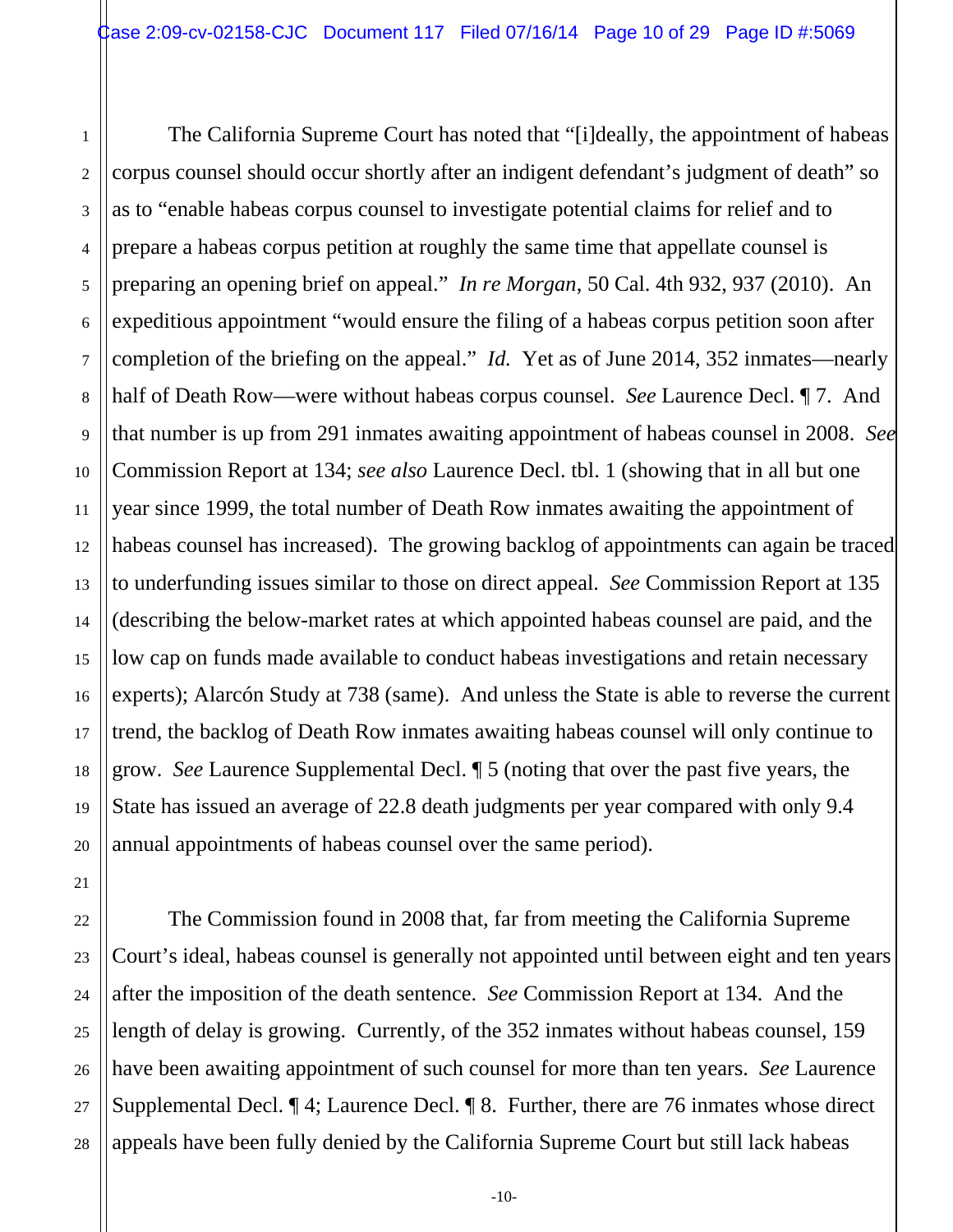counsel. *See* Laurence Supplemental Decl. ¶ 4*.* They have already waited an average of 15.8 years after the imposition of their death sentence for habeas counsel to be appointed, and are still waiting. *Id.* 

Once habeas counsel is appointed, that counsel must learn the trial record, investigate any potential constitutional or statutory claims, and file the habeas petition with the California Supreme Court.<sup>12</sup> To be presumed timely, the petition must be filed either within 180 days after the final due date for filing the appellant's reply brief on direct appeal or within 36 months after the appointment of habeas counsel, whichever is later.<sup>13</sup> Then, in most cases, the State will only file an informal reply to the petition before it is decided by the California Supreme Court. *See* Laurence Decl. ¶ 17 (noting that of the 729 habeas petitions resolved on the merits by the California Supreme Court since 1978, the court has issued orders to show cause, requiring the Attorney General to formally respond to the petition, in only 99 cases, and held evidentiary hearings only 45 times).

 In 2008, the Commission estimated that after a habeas petition was filed, it would take the California Supreme Court 22 months on average to decide it. *See* Commission

 $\overline{a}$ 

 $12$  Given that habeas petitions at both the state and federal level often include claims of ineffective assistance of counsel, the appointed habeas counsel is often required to reinvestigate the inmate's case to discover whether any additional mitigating evidence might have been presented to the jury, but was not for lack of adequate representation during the guilt and penalty phases of the inmate's trial. *See* Commission Report at 133–34. As noted above, however, such investigation may be hampered by underfunding, which may in turn further delay the federal habeas process. *See id.* at 135; Alarcón Study at 738.

<sup>13</sup> *See* Supreme Court Policies Regarding Cases Arising from Judgments of Death, Policy 3, Timeliness Standard 1-1.1 (as amended Nov. 30, 2005), *available at* http://www.courts.ca.gov/ documents/PoliciesMar2012.pdf. At the time Mr. Jones filed his state habeas petition in 2002, the Policy required the petition to be filed within 90 days after the final due date for the filing of the appellant's reply brief on direct appeal or within 24 months after the appointment of habeas counsel, whichever is later.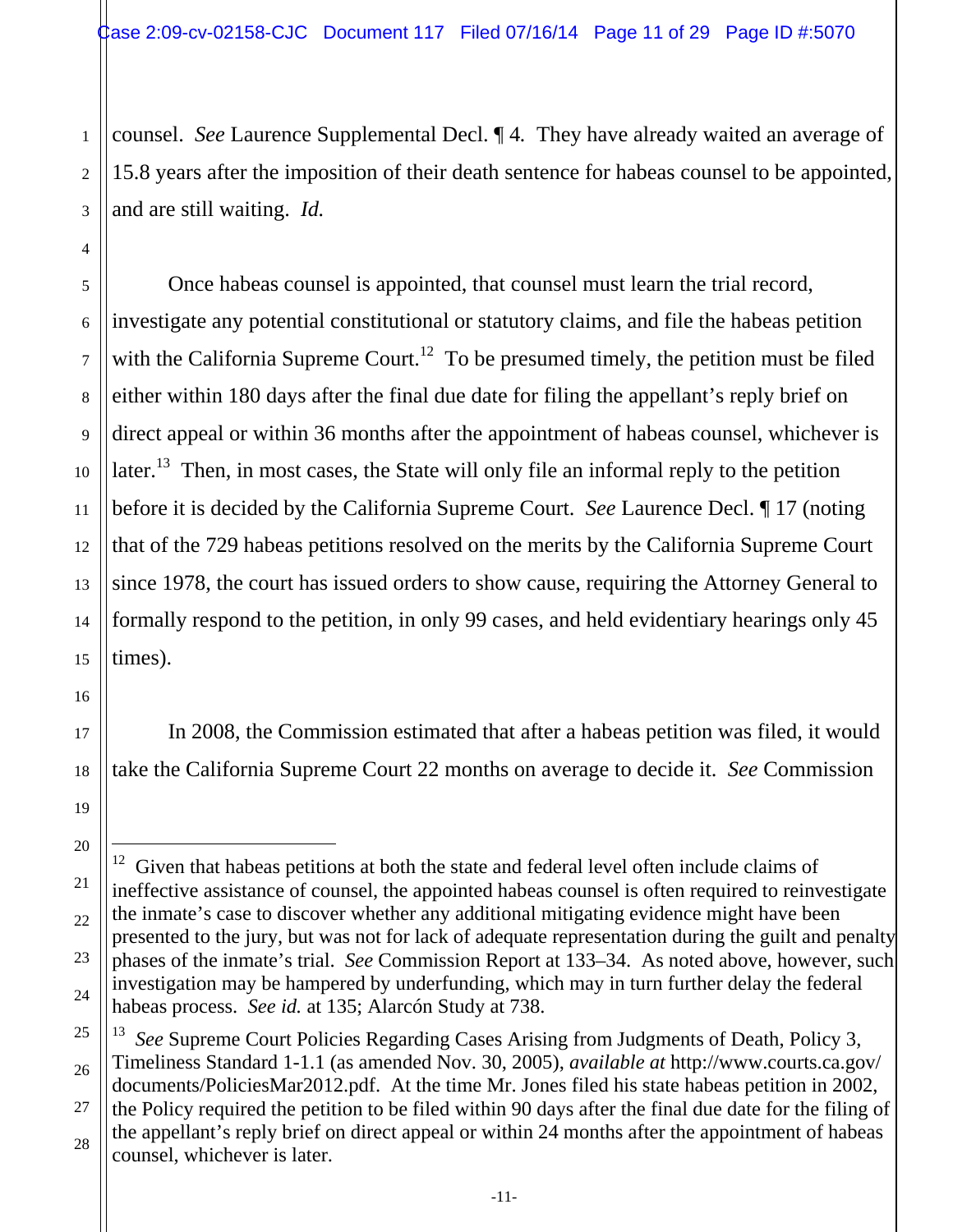Report at 134. But that delay has more than doubled since the Commission's report was issued. Of the 176 capital habeas petitions currently pending before the California Supreme Court, the average amount of time that has elapsed since each petition was filed is 49 months. Laurence Supplemental Decl. ¶ 6. Similarly, of the 68 capital habeas petitions the court has decided since 2008, it has taken an average of 47.8 months for the California Supreme Court to issue a decision once each petition was fully briefed. Laurence Decl. ¶ 14. In all, by the time the inmate's state habeas petition is decided, he will likely have spent a combined 17 years or more litigating his direct appeal and petition for state habeas review before the California Supreme Court. 14 *See id.* ¶ 15.

# **3. Delay on Federal Collateral Review**

When an inmate's state habeas petition is denied, the inmate may seek relief in federal court by alleging that the State has violated his federal constitutional rights. Federal habeas proceedings are significantly affected by the habeas proceedings before the state court. Federal courts are generally limited in their review by the legal and factual determinations of the state court. 28 U.S.C. § 2254(d). Moreover, if an inmate discovers new facts in the federal proceeding that were not before the California Supreme Court when it decided the state habeas petition, that inmate must generally halt the federal proceeding and return to the California Supreme Court by way of an exhaustion

1

 $\overline{a}$ <sup>14</sup> When the California Supreme Court does rule on a capital habeas petition, it usually does so by way of a summary unpublished opinion. For example, the California Supreme Court denied Mr. Jones's habeas petition in a mere 202 words, excluding citations. *See* Jones (Ernest Dewayne) on H.C., No. S110791 (Cal. Mar. 11, 2009, amended Mar. 16, 2009), *available at*  http://appellatecases.courtinfo.ca.gov/search/case/dockets.cfm?dist=0&doc\_id=1842470&doc\_n o=S110791. The Commission noted that much of the delay in federal habeas proceedings "is attributable to the absence of a published opinion and/or an evidentiary hearing in the state courts" because "[o]ften, the federal courts cannot ascertain why state relief was denied." Commission Report at 123.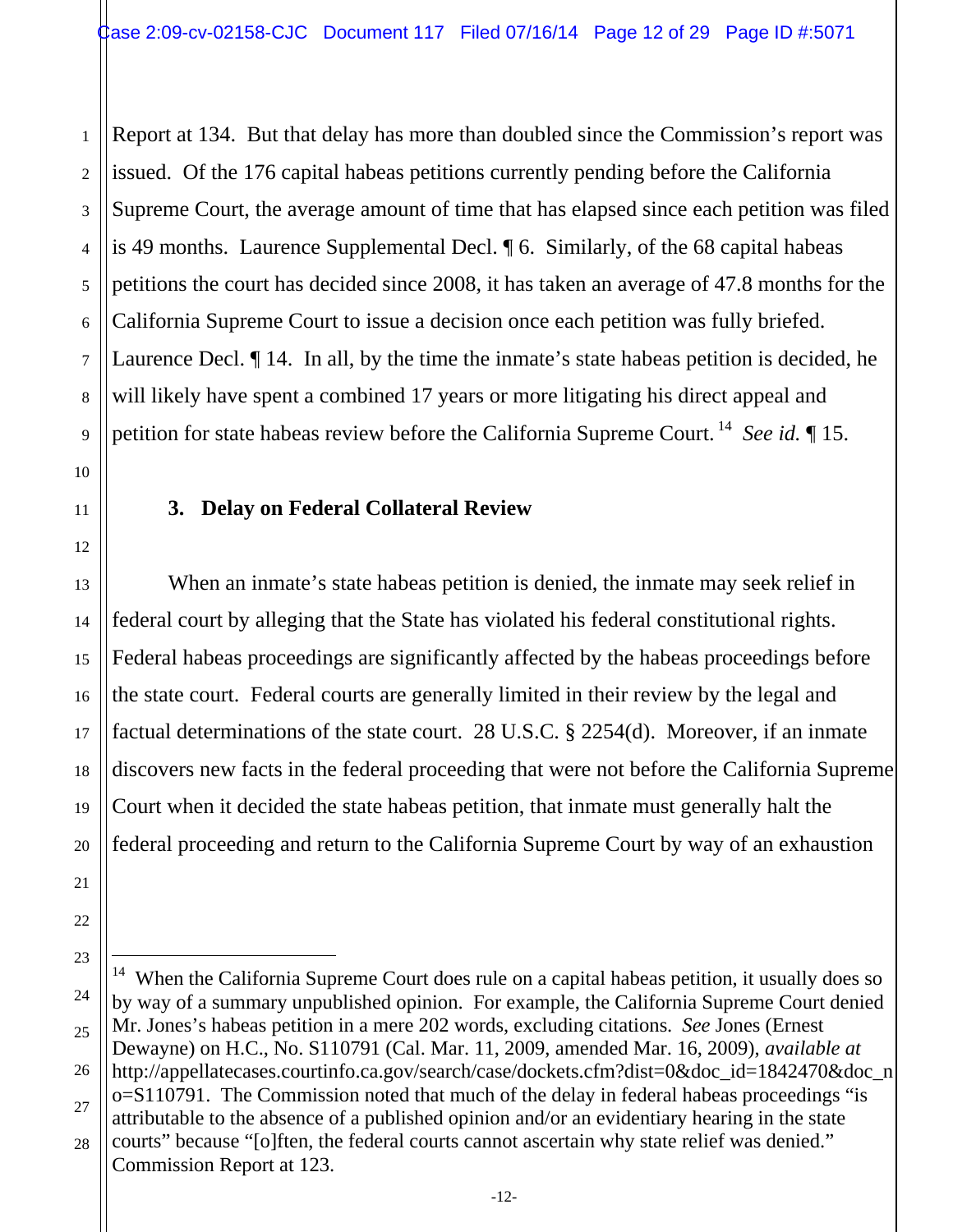1 2 petition to present to it the new facts and exhaust the state remedy. *See* 28 U.S.C.  $§$  2254(b).

3

4

5

6

7

8

9

10

11

12

13

14

15

16

17

18

19

20

21

22

23

24

25

As of 2008, the complete federal habeas review process, including initial review by the district court, appeal to the Ninth Circuit, and possible petitions for en banc and Supreme Court review, took an average of 10.4 years. *See* Commission Report at 123, 137. While certainly lengthy, "[m]uch of the delay in federal habeas corpus proceedings . . . is attributable to the need to exhaust state remedies and to conduct investigations." Alarcón Study at 750. For example, since 1978, Death Row inmates have filed 268 exhaustion petitions in the California Supreme Court after initiating federal habeas proceedings. Laurence Supplemental Decl. ¶ 7; *see also* Alarcón Study at 749 (noting that approximately 74 percent of federal habeas proceedings are stayed at some point during the proceeding for exhaustion of state remedies). The average time that elapses before that exhaustion petition is decided by the California Supreme Court is 3.2 years. Laurence Supplemental Decl. ¶ 7; *see also* Alarcón Study at 749 (finding that, as of 2007, "[t]he average delay for the exhaustion of state remedies before the California Supreme Court [was] 2.8 years").

Ultimately, since 1978 only 81 inmates—of the more than 900 individuals sentenced to death in California—have received a final determination on the merits of their federal habeas petitions.<sup>15</sup> Less than half of those 81 have been denied relief at all levels, and only 13 have actually been executed. *See* Appendix A. Of the 17 that are currently awaiting their execution, each has been on Death Row for more than 25 years, and eight have been there for more than 30 years. *Id.* More inmates will ultimately be

26 27 28  $\overline{a}$ <sup>15</sup> This number includes two inmates who technically never had their petitions decided by the federal courts because they voluntarily withdrew their petitions, choosing to be executed immediately by the State rather than have their habeas petitions finally decided by the federal courts.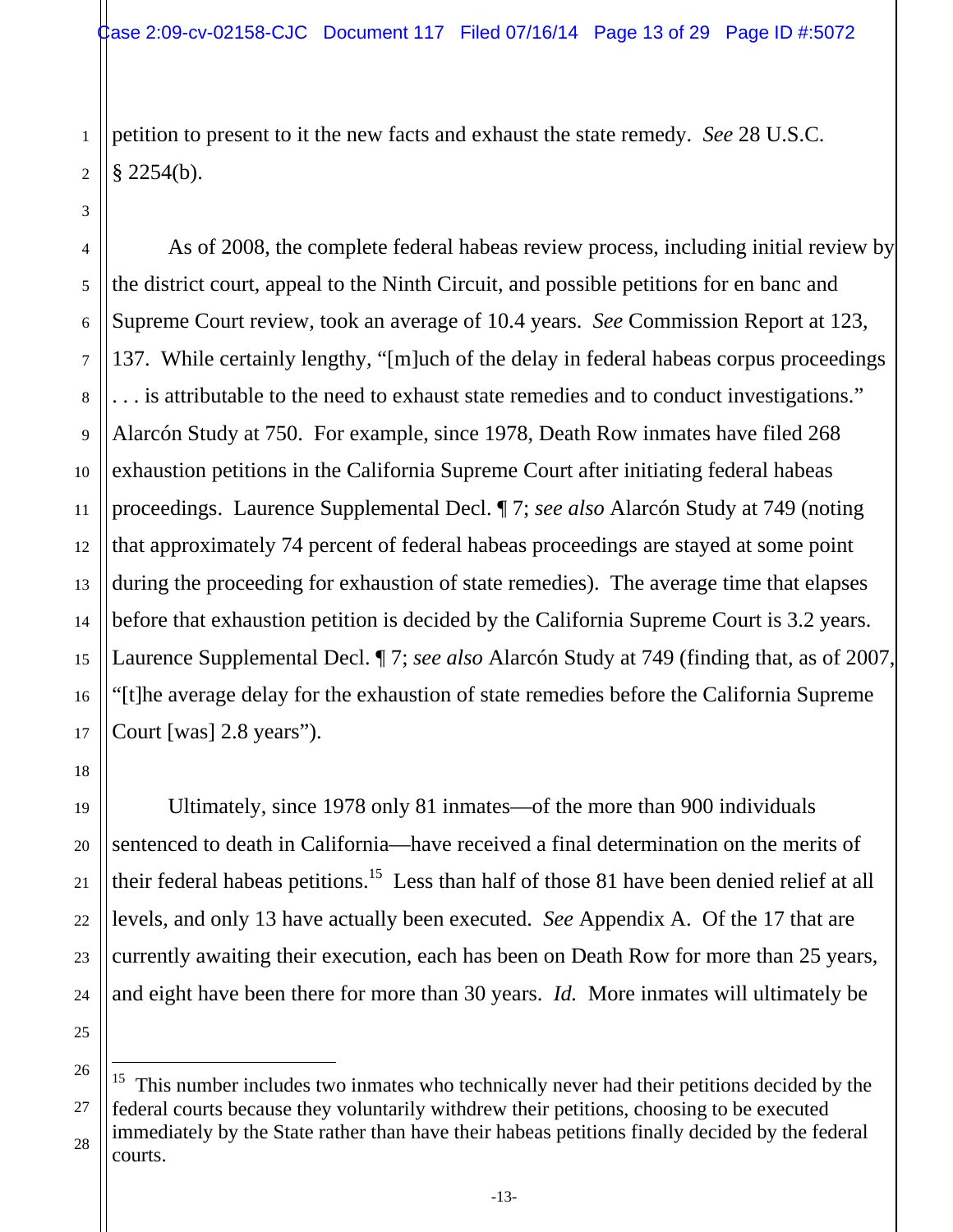denied relief at each stage of review, but when or whether they will be executed is unclear. Indeed, not one inmate has been executed in California since 2006. *See id*.

### **C. Mr. Jones's Claim**

After Mr. Jones was sentenced to death in April 1995, he waited approximately four years before the State appointed counsel to represent him in his direct appeal. Then, another four years later, on March 17, 2003, the California Supreme Court affirmed Mr. Jones's conviction. *People v. Jones*, 29 Cal. 4th 1229 (2003). After certiorari was denied by the United States Supreme Court, the judgment became final on October 21, 2003. *Jones v. California*, 540 U.S. 952 (2003). In total, Mr. Jones spent about eight years litigating his direct appeal before the California Supreme Court—considerably less time than the 12 to 14 years spent by most individuals on California's Death Row.

Mr. Jones's state habeas counsel was appointed on October 20, 2000, five years after he was sentenced to death and while he was still litigating his direct appeal. By October 21, 2002, Mr. Jones's counsel—the Habeas Corpus Resource Center, which continues to represent him in this federal habeas proceeding—filed his state habeas petition. Six and a half years later, and over five years after the petition was fully briefed, on March 11, 2009 the California Supreme Court denied Mr. Jones's petition in an unpublished order. No hearing was conducted, and no briefing was provided by the State beyond an informal reply.

Finally, on March 10, 2010, Mr. Jones filed his petition for federal habeas relief. *See* Dkt. No. 26. Briefing on the petition was completed in January 2014, and the Court is reviewing his claims. On April 28, 2014, Mr. Jones amended Claim 27 of his petition to broaden the nature of his claim of unconstitutional delay in California's administration of its death penalty system. *See* Dkt. No. 105 ["First Am. Pet."]. Mr. Jones's new claim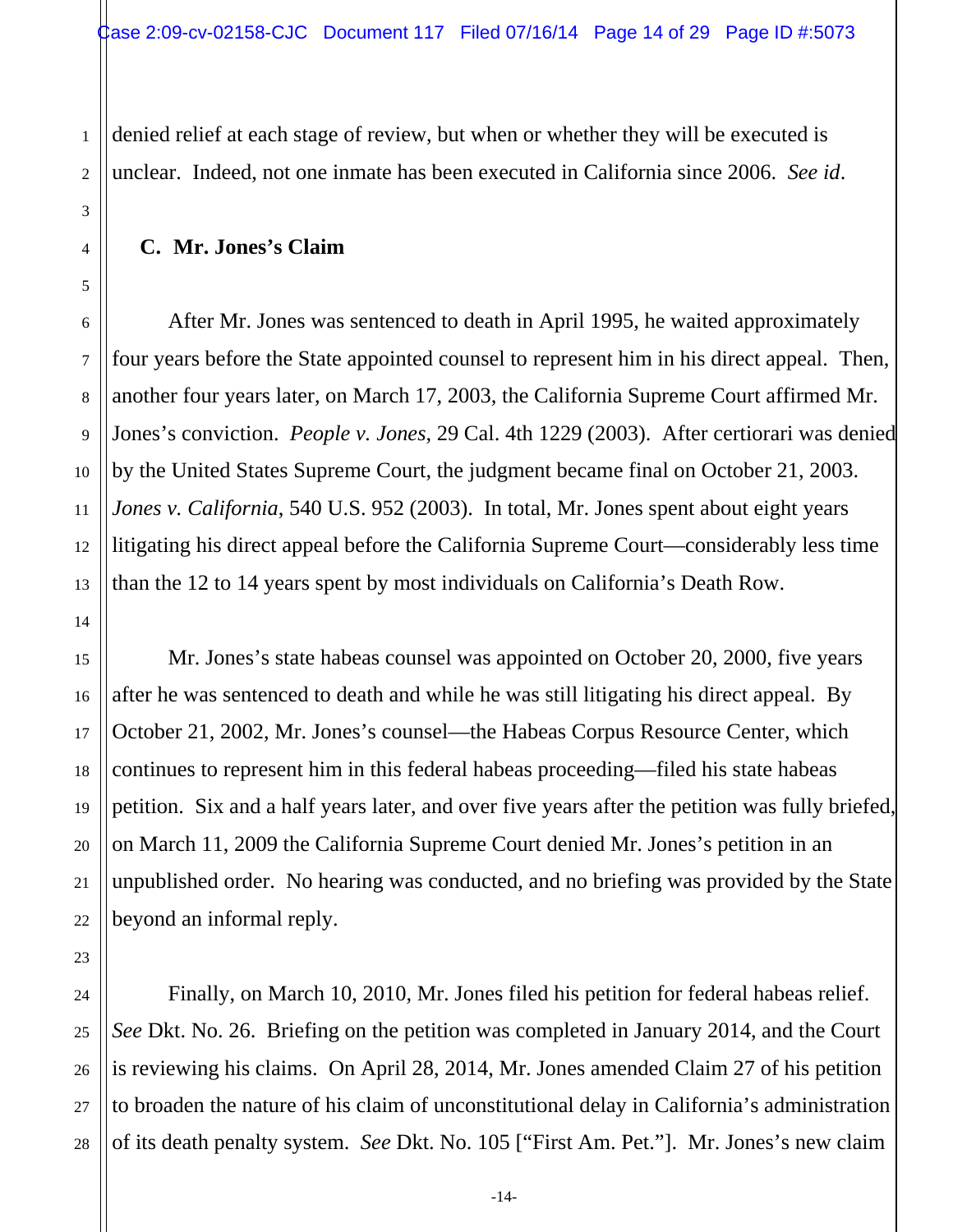asserts that as a result of systemic and inordinate delay in California's post-conviction review process, only a random few of the hundreds of individuals sentenced to death will be executed, and for those that are, execution will serve no penological purpose. *Id.*

#### **ANALYSIS**

The Eighth Amendment prohibits the imposition of cruel and unusual punishment by the state. Although reasonable people may debate whether the death penalty offends that proscription, no rational person can question that the execution of an individual carries with it the solemn obligation of the government to ensure that the punishment is not arbitrarily imposed and that it furthers the interests of society. As the American tradition of law has long recognized, death is a punishment different in kind from any other. *See, e.g.*, *Harmelin v. Michigan*, 501 U.S. 957, 995 (1991) (noting the "qualitative difference between death and all other penalties"); *Coleman v. McCormick*, 874 F.2d 1280, 1288 (9th Cir. 1989) ("The finality and severity of a death sentence makes it qualitatively different from all other forms of punishment."). Indeed, in its finality, the punishment of death "differs more from life imprisonment than a 100-year prison term differs from one of only a year or two. Because of that qualitative difference, there is a corresponding difference in the need for reliability in the determination that death is the appropriate punishment in a specific case." *Woodson v. North Carolina*, 428 U.S. 280, 305 (1976).

Recognizing that solemn obligation, in 1972 the United States Supreme Court invalidated the death sentences of the three petitioners appearing before it, and signaled that as it was then being imposed across much of the country, the death penalty violated the Eighth Amendment. *See Furman v. Georgia*, 408 U.S. 238 (1972) (per curiam). In *Furman*, the Court encountered state sentencing schemes by which judges and juries were afforded virtually untrammeled discretion to decide whether to impose the ultimate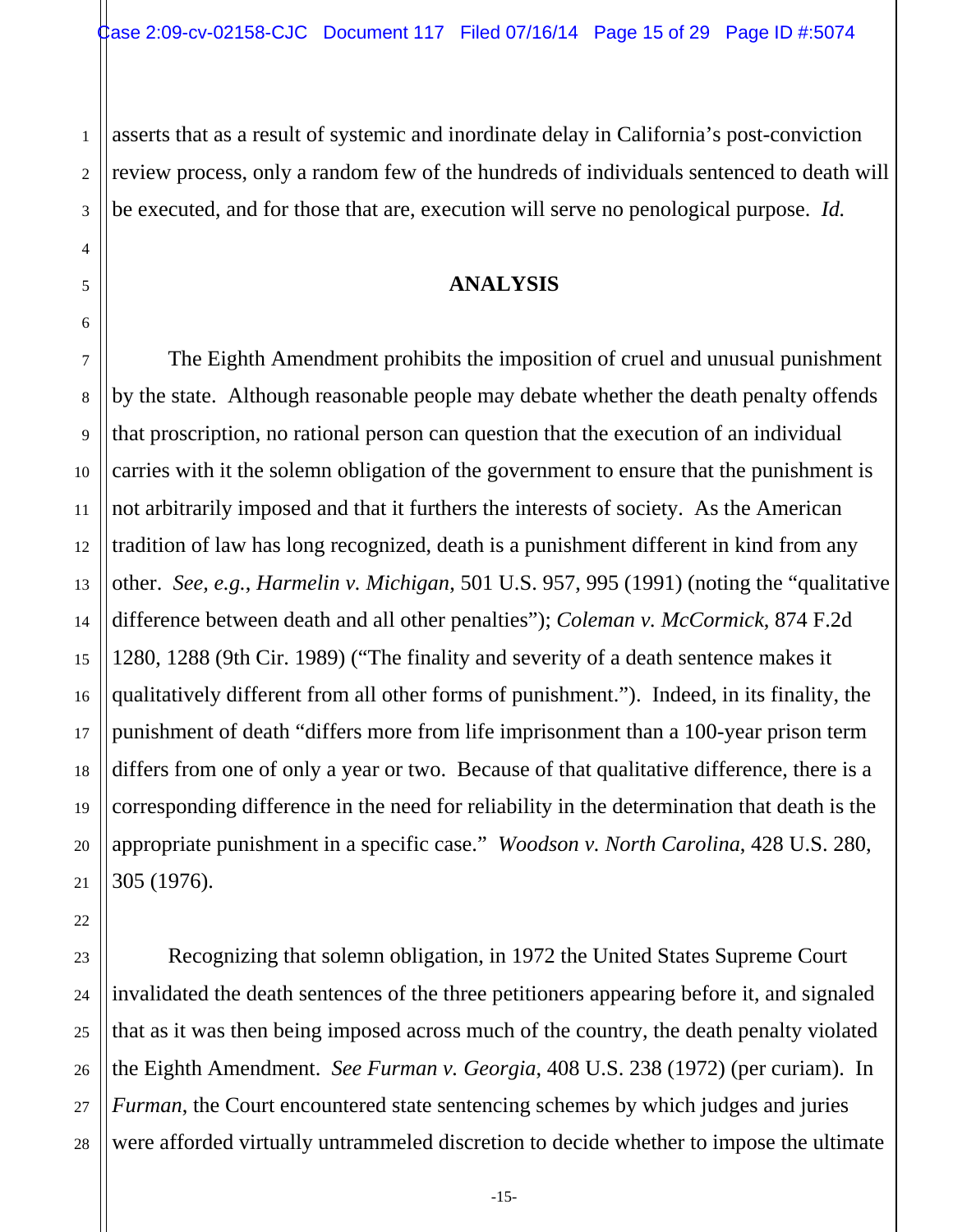1 2 3 4 5 6 7 8 9 10 11 12 13 sanction. The result was that the death penalty was being imposed in an at best random manner against some individuals, with "no meaningful basis for distinguishing the few cases in which it [was] imposed from the many cases in which it [was] not." *See id.* at 313 (White, J., concurring). While no majority opinion controlled in *Furman*, the Supreme Court agreed that such an outcome was abhorrent to the Constitution, holding that the death penalty "could not be imposed under sentencing procedures that created a substantial risk that it would be inflicted in an arbitrary and capricious manner." *See Gregg v. Georgia*, 428 U.S. 153, 188 (1976) (plurality opinion) (describing *Furman*'s holding). Put another way, the Constitution quite simply "cannot tolerate the infliction of a sentence of death under legal systems that permit this unique penalty to be so wantonly and so freakishly imposed." *Furman*, 408 U.S. at 310 (Stewart, J., concurring). In the 40 years since *Furman*, the Supreme Court has never retreated from that fundamental principle.

15 16 17 18 19 20 21 22 23 24 The *Furman* decision was rooted in part in the Court's recognition that arbitrary imposition of the death penalty could not justly further the penological goals of society deterrence and retribution. *See id.* at 312 (White, J., concurring) ("At the moment that [the death penalty] ceases realistically to further these purposes, . . . its imposition would then be the pointless and needless extinction of life with only marginal contributions to any discernible social or public purposes. A penalty with such negligible returns to the State would be patently excessive and cruel and unusual punishment violative of the Eighth Amendment."). Indeed, in *Gregg v. Georgia*, when the Supreme Court lifted what had become *Furman*'s de facto moratorium on the death penalty, it did so with the understanding that such punishment should serve these "two principal social purposes." 428 U.S. at 183. Since that time, the Supreme Court has harkened back to these twin purposes to guide its evaluation of challenges to the death penalty under the Eighth Amendment. *See, e.g.*, *Kennedy v. Louisiana*, 554 U.S. 407, 441 (2008) ("[C]apital punishment is excessive when it is grossly out of proportion to the crime or it does not

14

-16-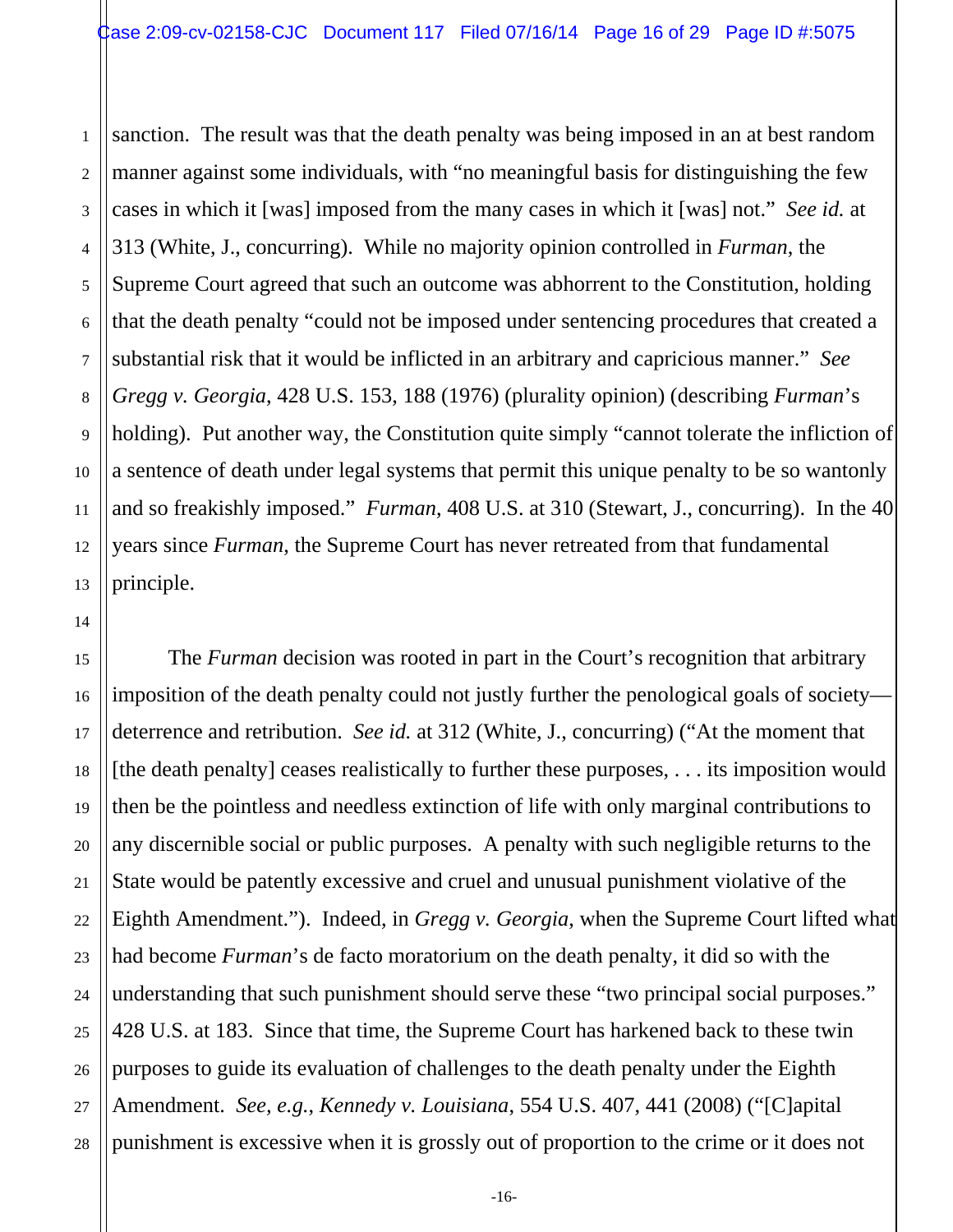fulfill the two distinct social purposes served by the death penalty: retribution and deterrence of capital crimes."). They are bedrock principles of the Constitution's promise to not permit the infliction of cruel and unusual punishment by the State.

## **A. Arbitrariness in California's Death Penalty System**

California's death penalty system is so plagued by inordinate and unpredictable delay that the death sentence is actually carried out against only a trivial few of those sentenced to death. Of the more than 900 individuals that have been sentenced to death since 1978, only 13 have been executed. For every one inmate executed by California, seven have died on Death Row, most from natural causes. The review process takes an average of 25 years, and the delay is only getting longer. Indeed, no inmate has been executed since 2006, and there is no evidence to suggest that executions will resume in the reasonably near future. Even when executions do resume, the current population of Death Row is so enormous that, realistically, California will still be unable to execute the substantial majority of Death Row inmates. In fact, just to carry out the sentences of the 748 inmates currently on Death Row, the State would have to conduct more than one execution a week for the next 14 years. Such an outcome is obviously impossible for many reasons, not the least of which is that as a result of extraordinary delay in California's system, only 17 inmates currently on Death Row have even completed the post-conviction review process and are awaiting their execution. *See* Appendix A. For all practical purposes then, a sentence of death in California is a sentence of life imprisonment with the remote possibility of death—a sentence no rational legislature or jury could ever impose.

Of course, for an arbitrarily selected few of the 748 inmates currently on Death Row, that remote possibility may well be realized. Yet their selection for execution will not depend on whether their crime was one of passion or of premeditation, on whether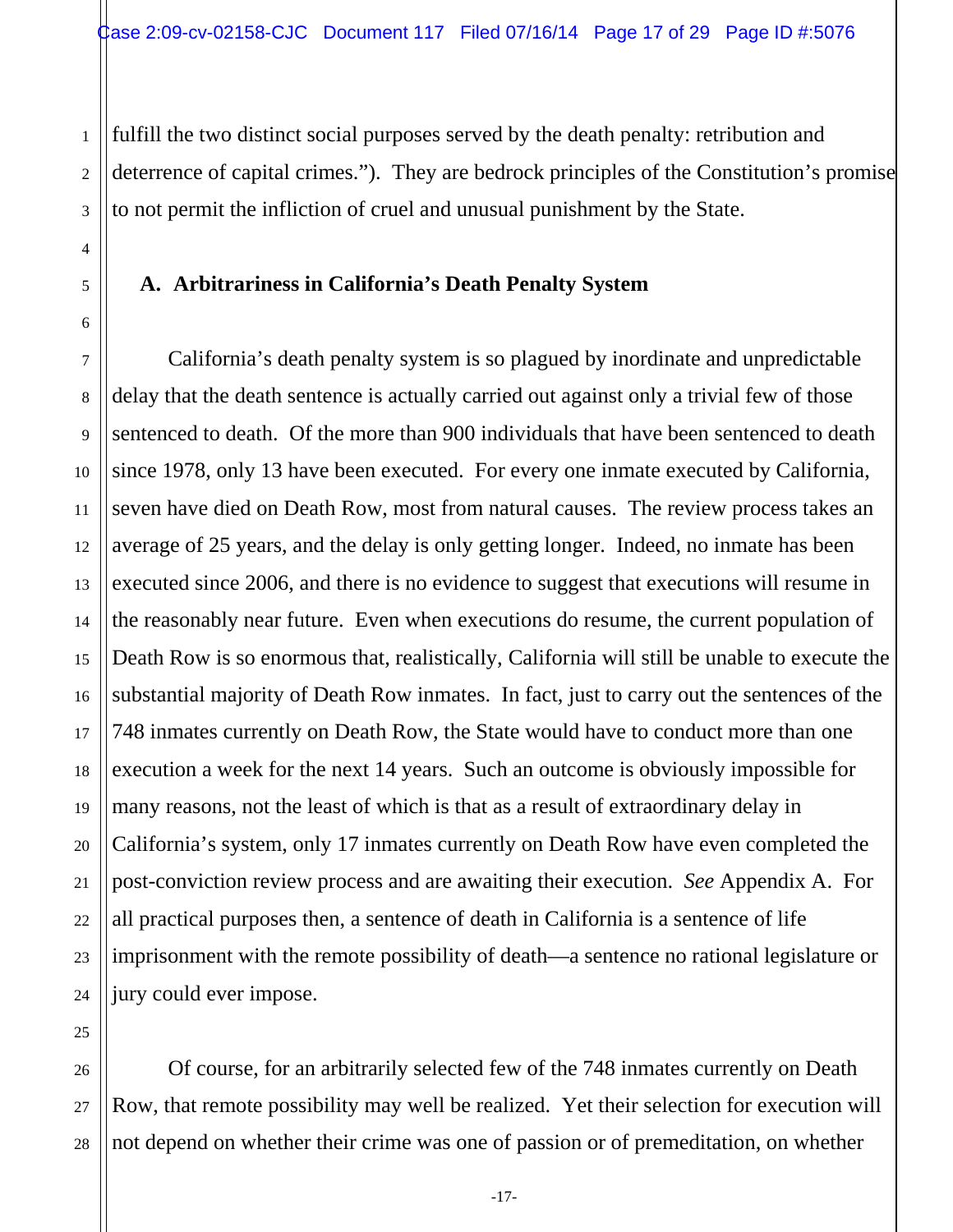4 5 6 they killed one person or ten, or on any other proxy for the relative penological value that will be achieved by executing that inmate over any other. Nor will it even depend on the perhaps neutral criterion of executing inmates in the order in which they arrived on Death Row. Rather, it will depend upon a factor largely outside an inmate's control, and wholly divorced from the penological purposes the State sought to achieve by sentencing him to death in the first instance: how quickly the inmate proceeds through the State's dysfunctional post-conviction review process.

Mr. Jones's case is illustrative. Mr. Jones is now in his fifth year of federal review, and given that the final briefing on the merits of his claims was completed in January, a decision from this Court could be rendered by the end of the year. On average, review at the Ninth Circuit will take another 2.2 years. *See* Commission Report at 123. Accounting then for the time spent seeking en banc review from the Circuit and certiorari from the United States Supreme Court, and assuming relief is denied at every level, the federal stay on Mr. Jones's execution could be lifted and he could be ready for execution within three or four years—about 23 years after he was first sentenced to death.

By comparison, of the 380 inmates included in Appendix A who are currently on Death Row, 285 have been there longer than Mr. Jones. *See* Appendix A; *see also*  CDCR Summary at 2 (showing that about 40 percent of all inmates have been on Death Row longer than Mr. Jones). Over a third of them are engaged in state court proceedings. *See* Appendix A (showing that 109 of the 285 inmates who have been on Death Row longer than Mr. Jones have state proceedings ongoing)*.* In all likelihood, given the delays in the post-conviction review process, most of them will never face execution as a realistic possibility, unlike Mr. Jones. Similarly, of the 38 Death Row inmates who like Mr. Jones were sentenced to death in 1995, only 7, including Mr. Jones, have completed the state habeas review process. *See id.* Were his petition denied today, Mr. Jones would be one of three inmates sentenced in 1995 to have his federal habeas petition under

1

2

3

-18-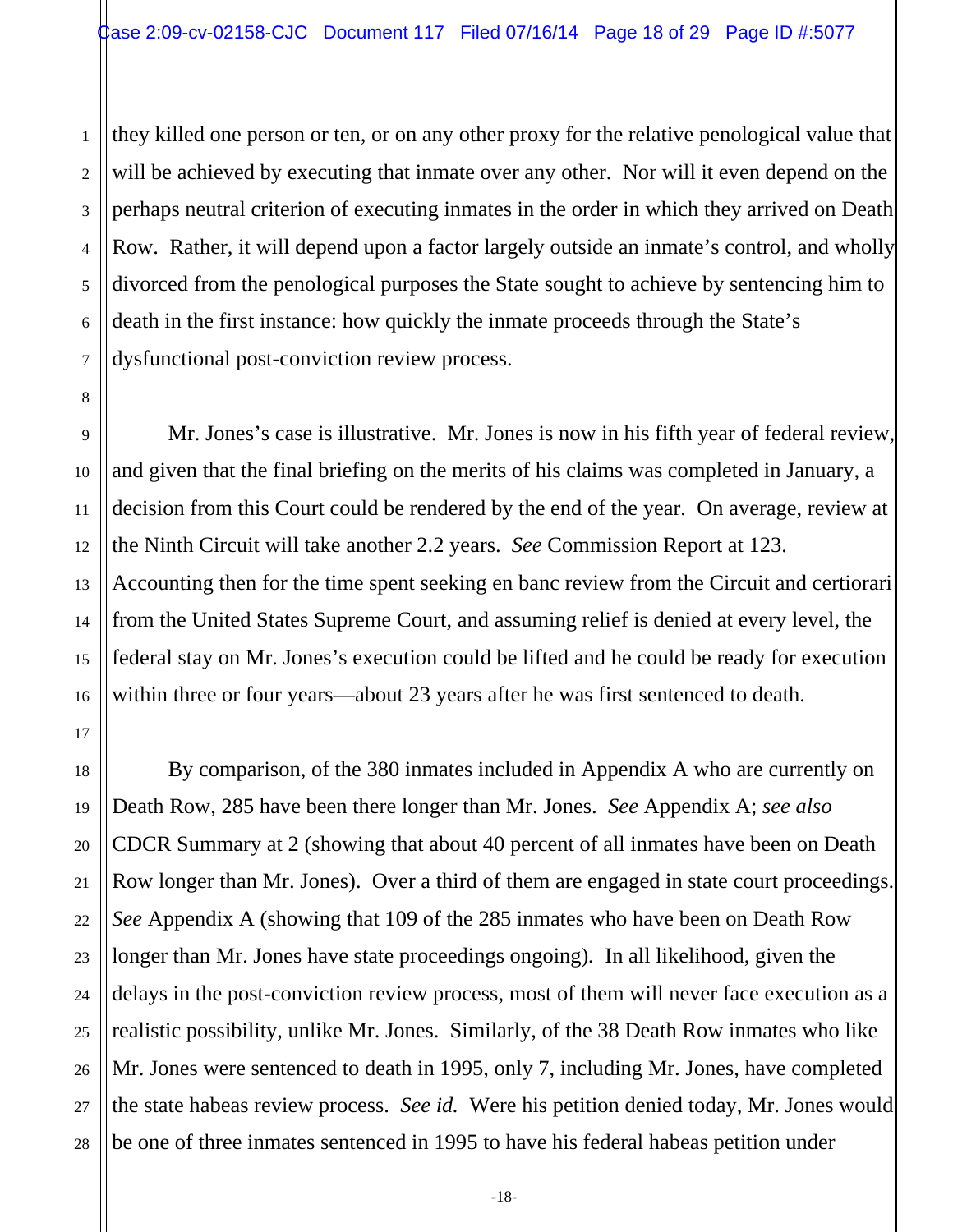review by the Ninth Circuit, effectively the last available stage before execution. Again, because of the inordinate delays inherent in California's system, many of the rest will never be executed. They will instead live out their lives on Death Row. *See* Gerald Uelmen, *Death Penalty Appeals and Habeas Proceedings: The California Experience*, 93 Marq. L. Rev. 495, 496 (2009) ("For all practical purposes, a sentence of death in California is a sentence of life imprisonment without the possibility of parole.").

For Mr. Jones to be executed in such a system, where so many are sentenced to death but only a random few are actually executed, would offend the most fundamental of constitutional protections—that the government shall not be permitted to arbitrarily inflict the ultimate punishment of death. *See Furman*, 408 U.S. at 293 (Brennan, J., concurring) ("When the punishment of death is inflicted in a trivial number of the cases in which it is legally available, the conclusion is virtually inescapable that it is being inflicted arbitrarily. Indeed, it smacks of little more than a lottery system."). To be sure, *Furman* specifically addressed arbitrariness in the selection of who gets sentenced to death. But the principles on which it relied apply here with equal force. The Eighth Amendment simply cannot be read to proscribe a state from randomly selecting which few members of its criminal population it will sentence to death, but to allow that same state to randomly select which trivial few of those condemned it will actually execute. Arbitrariness in execution is still arbitrary, regardless of when in the process the arbitrariness arises.

### **B. The Penological Purpose of California's Death Penalty System**

The systemic delay and dysfunction that result in the arbitrary execution of California's Death Row inmates give rise to a further constitutional problem with the State's administration of its death penalty system. In California, the execution of a death sentence is so infrequent, and the delays preceding it so extraordinary, that the death

1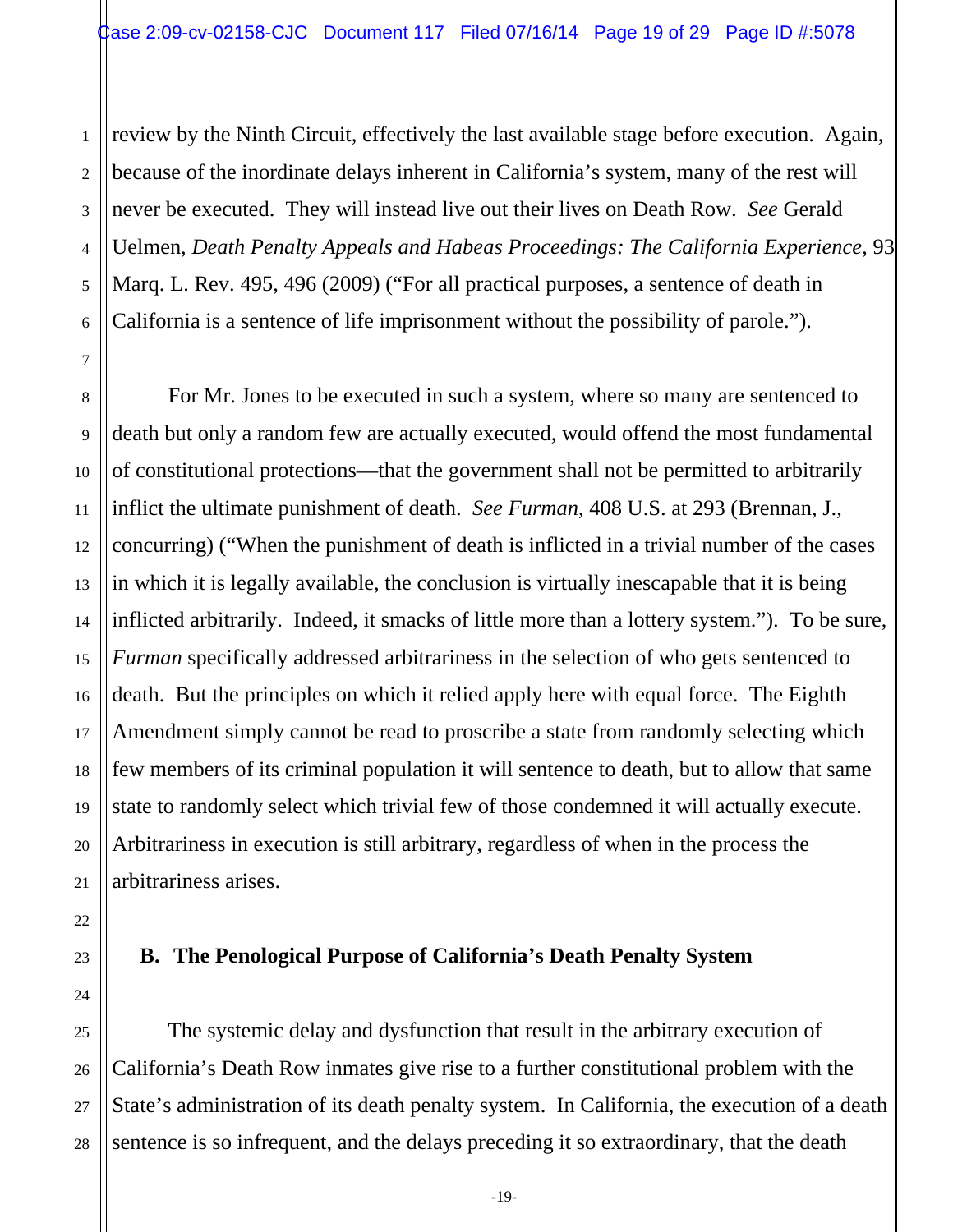penalty is deprived of any deterrent or retributive effect it might once have had. Such an outcome is antithetical to any civilized notion of just punishment.

### **1. Deterrence**

Whether the death penalty has any deterrent effect when administered in a functional system is a widely contested issue upon which no clear empirical consensus has been reached. But even when administered in a functional system, few could dispute that long delays preceding execution frustrate whatever deterrent effect the death penalty may have. Indeed, the law, and common sense itself, have long recognized that the deterrent effect of *any* punishment is contingent upon the certainty and timeliness of its imposition. *See, e.g.*, *Harmelin*, 501 U.S. at 989 ("[D]eterrent effect depends not only upon the amount of the penalty but upon its certainty . . . ."); *United States v. Panico*, 308 F.2d 125, 128 (2d Cir. 1962) ("There can be little doubt that the effectiveness of punishment as a deterrent is related not only to the quality of the possible punishment but to the certainty and promptness as well."), *vacated on other grounds*, 375 U.S. 29 (1963); *see also* Commission Report at 115 n.8 (agreeing that "[i]f there is a deterrent value [to the death penalty], . . . it is certainly dissipated by long intervals between judgment of death and its execution"). In the death penalty context, where finality of punishment is not achieved until the actual execution of the inmate, the case is no different.

In California, the system in which the death penalty is administered can only be described as completely dysfunctional. The delay inherent in California's system is so extraordinary that it alone seriously undermines the continued deterrent effect of the State's death penalty. *See Chief Justice Ronald George Reflects on Death Penalty, Prop. 8*, The California Report, Dec. 6–8, 2013 ("[O]ne of the rationales for the death penalty is a deterrent effect that it . . . has on a certain number of cases, . . . and when there's so much delay as there is now—25 years' worth is the average stay on death row—I think it

1

2

3

4

5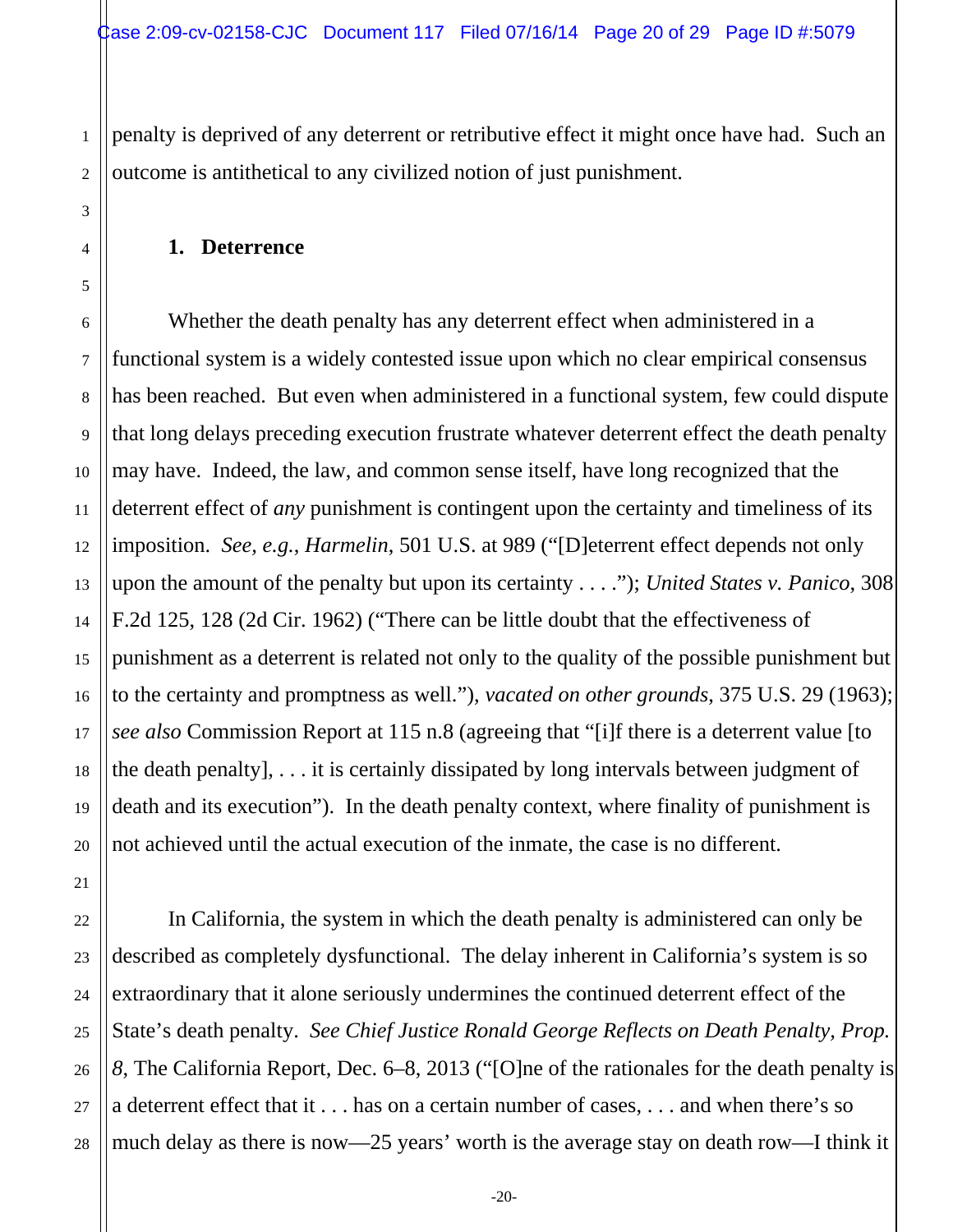4 5 6 loses its justification.").<sup>16</sup> But delay is not the only problem. Executions by the State are so few and far between that since 1978, of the 900 individuals sentenced to death in California, only 13 have been executed. The reasonable expectation of an individual contemplating a capital crime in California then is that if he is caught, it does not matter whether he is sentenced to death—he realistically faces only life imprisonment. Under such a system, the death penalty is about as effective a deterrent to capital crime as the possibility of a lightning strike is to going outside in the rain.17

### **2. Retribution**

 Just as inordinate delay and unpredictability of executions eliminate any deterrent effect California's death penalty might have, so too do such delay and unpredictability defeat the death penalty's retributive objective. It is true that the Supreme Court has consistently affirmed the view that retribution, as "an expression of society's moral outrage at particularly offensive conduct," is a constitutionally permissible aim of capital sentencing schemes. *See Gregg*, 428 U.S. at 183. But no reasonable jurist could dispute that inordinate delay frustrates that aim. *See Coleman*, 451 U.S. at 960 (Rehnquist, J., dissenting from the denial of certiorari) ("There can be little doubt that delay in the enforcement of capital punishment frustrates the purpose of retribution."); *Ceja v. Stewart*, 134 F.3d 1368, 1374 (9th Cir. 1998) (Fletcher, J., dissenting) ("[T]he ability of

 $\overline{a}$ 

1

2

3

7

8

9

10

11

12

13

14

15

16

17

18

19

<sup>21</sup> 22

<sup>16</sup> *Available at* http://www.californiareport.org/archive/R201312061630/c.

<sup>23</sup> 24 25 26 27 28  $17$  In 1995, the same year Mr. Jones was sentenced to death, now-Chief Judge of the Ninth Circuit Court of Appeals Alex Kozinski commented that as it then existed in the United States, the "death penalty . . . has no deterrent value because it is imposed so infrequently and so freakishly." *See* Alex Kozinski & Sean Gallagher, *Death: The Ultimate Run-On Sentence*, Lecture, 46 Case W. Res. L. Rev. 1, 25 (Fall 1995). In the nearly 20 years since, the evidence is clear that the problem has only gotten worse. California has made true then-Justice Rehnquist's remark—perhaps hyperbolic at the time—that "the existence of the death penalty in this country is virtually an illusion." *See Coleman v. Balkcom*, 451 U.S. 949, 957–58 (1981) (Rehnquist, J., dissenting from the denial of certiorari).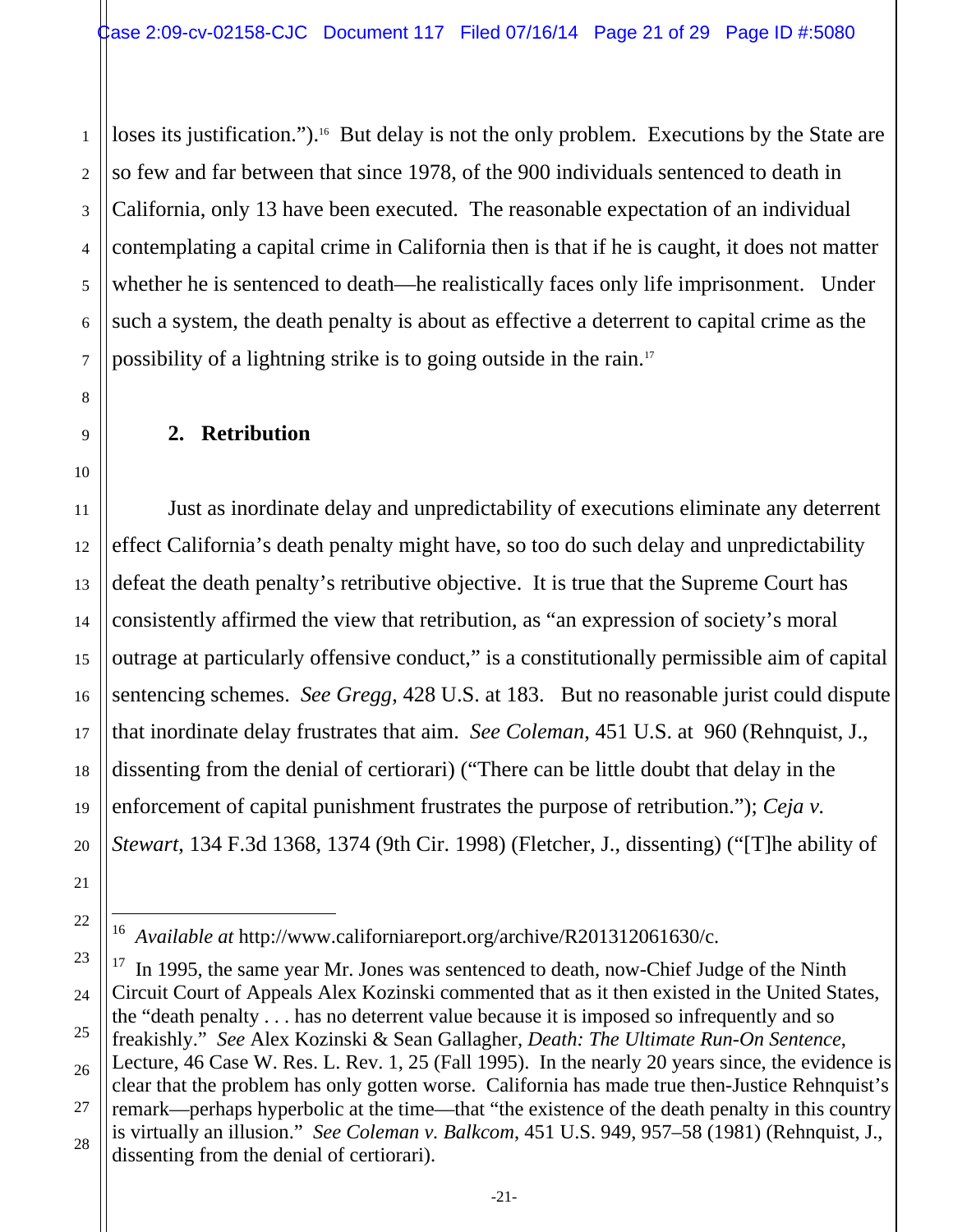1 2 3 4 5 an execution to provide moral and emotional closure to a shocked community diminishe[s] as the connection between crime and punishment [becomes] more attenuated and more arbitrary."); Lewis Powell, *Capital Punishment*, Commentary, 102 Harv. L. Rev. 1035, 1041 (1989) ("The retributive value of the death penalty is diminished as imposition of sentence becomes ever farther removed from the time of the offense.").

7 12 13 14 15 16 18 22 In California, a Death Row inmate will likely wait at least 25 years before his execution becomes even a realistic possibility. Were such lengthy delay an isolated, or even necessary, circumstance of a system that otherwise acts purposefully to give meaning to society's moral outrage, the retributive purpose of the death penalty might continue to be served. Here, however, the delay is systemic, and the State itself is to blame. The State has allowed such dysfunction to creep into its death penalty system that the few executions it does carry out are arbitrary. Whereas few have been or will eventually be executed by California, the vast majority of individuals sentenced to death—each of whom, in the State's view, committed crimes sufficiently reprehensible to warrant death—will effectively serve out terms of life imprisonment. *See* Appendix A. This reality of delay and dysfunction created by the State simply cannot be reconciled with the asserted purpose of retribution. *See Furman*, 408 U.S. at 304–05 (Brennan, J., concurring) ("The asserted public belief that murderers . . . deserve to die is flatly inconsistent with the execution of a random few."); *id.* at 311 (White, J., concurring) ("[W]hen imposition of the [death] penalty reaches a certain degree of infrequency, it would be very doubtful that any existing general need for retribution would be measurably satisfied.").

### **C. Petitioners' Fault in Creating Delay**

6

8

9

10

11

17

19

20

21

23

24

25

26

27

28

As the State correctly notes, courts have thus far generally not accepted the theory that extraordinary delay between sentencing and execution violates the Eighth

-22-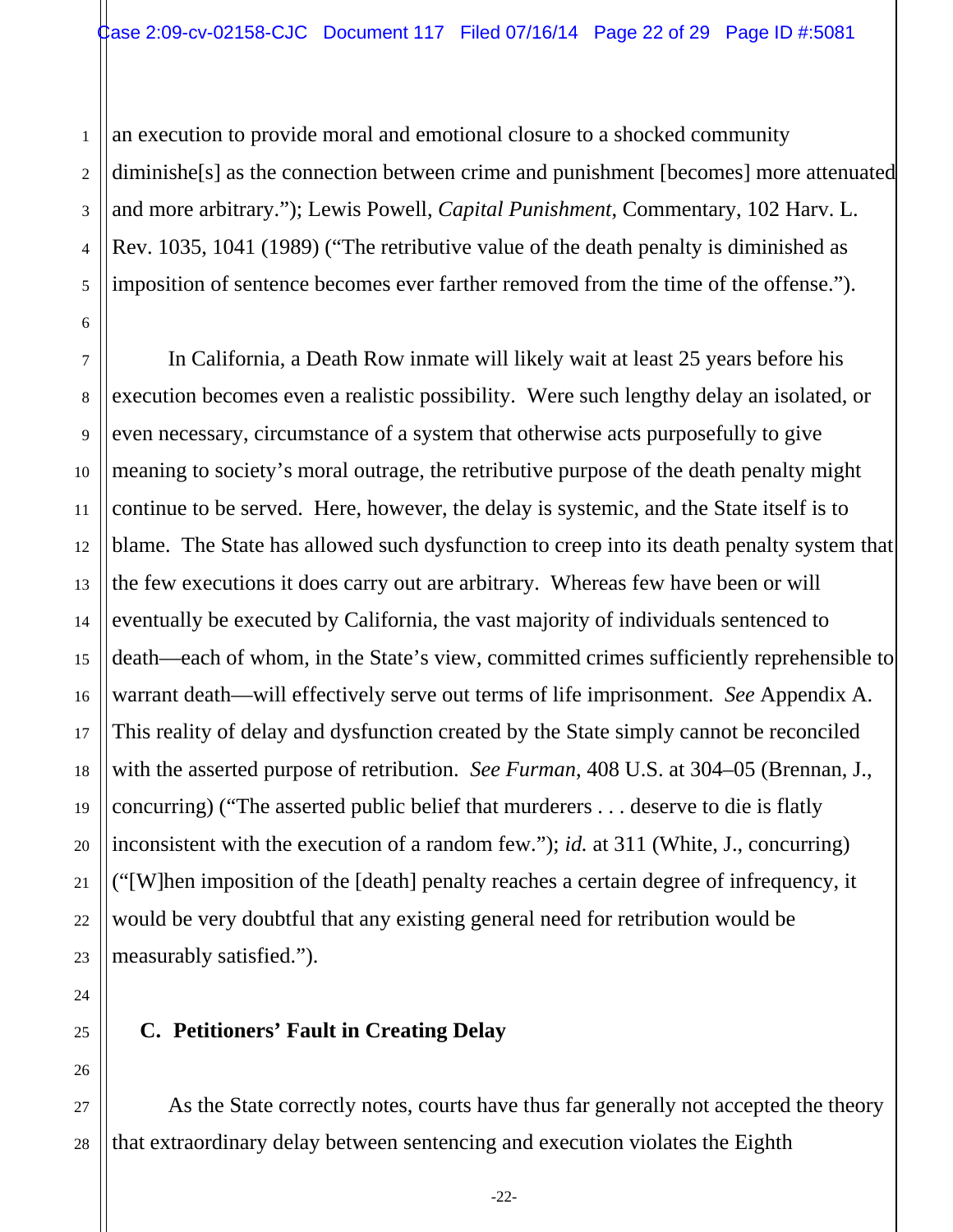1 2 3 4 5 Amendment. *See, e.g.*, *People v. Anderson*, 25 Cal. 4th 543, 606 (2001) ("[A]ppellate delay in a capital case is not cruel and unusual punishment."). When courts have rejected the theory, however, they have often not addressed whether any penological purpose of the death penalty continues to be served more than two decades after the death sentence was imposed. Rather, courts often rely on two justifications for rejecting the theory: first, that the delay is reasonably related to the state's effort to safeguard the inmate's constitutional rights by ensuring the accuracy of its death conviction and sentence, and second, that the delay is caused by the petitioner himself, and therefore cannot be constitutionally problematic.18 The facts here, however, show that at least as to California's administration of its death penalty system, such assumptions are simply incorrect.

The Court pauses first to note the arguments that the State is not making in opposition to Mr. Jones's claim. The State is not arguing that the delay in Mr. Jones's execution is an isolated incident in a system that otherwise operates as expeditiously as possible to execute those sentenced to death.<sup>19</sup> Nor does the State argue that it is rational or necessary for it to take more than two decades to provide Death Row inmates with the

 $\overline{a}$ 18 For example, in *Anderson*, the California Supreme Court found that "the automatic appeal process following judgments of death is a constitutional safeguard, not a constitutional defect." 25 Cal. 4th at 606. Similarly, Justice Clarence Thomas, concurring in the Supreme Court's denial of certiorari in *Thompson v. McNeil*, argued that "[i]t makes 'a mockery of our system of justice . . . for a convicted murderer, who, through his own interminable efforts of delay . . . has secured the almost-indefinite postponement of his sentence, to then claim that the almostindefinite postponement renders his sentence unconstitutional.' " 556 U.S. 1114, 129 S. Ct. 1299, 1301 (2009) (Thomas, J., concurring in the denial of certiorari) (quoting *Turner v. Jabe*, 58 F.3d 924, 933 (4th Cir. 1995) (Luttig, J., concurring in judgment)).

Unlike Mr. Jones's claim here, in previous instances where federal courts have been presented claims of unconstitutional delay preceding execution, they have generally appeared in the context of claims brought by inmates in whose *individual* cases the delay was extraordinary. *See, e.g.*, *Lackey v. Texas*, 514 U.S. 1045 (17 years of delay); *Smith v. Mahoney*, 611 F.3d 978 (9th Cir. 2010) (25 years of delay). In those cases, however, the petitioner did not argue, as does Mr. Jones here, that his execution would be arbitrary and serve no penological purpose because of system-wide dysfunction in the post-conviction review process.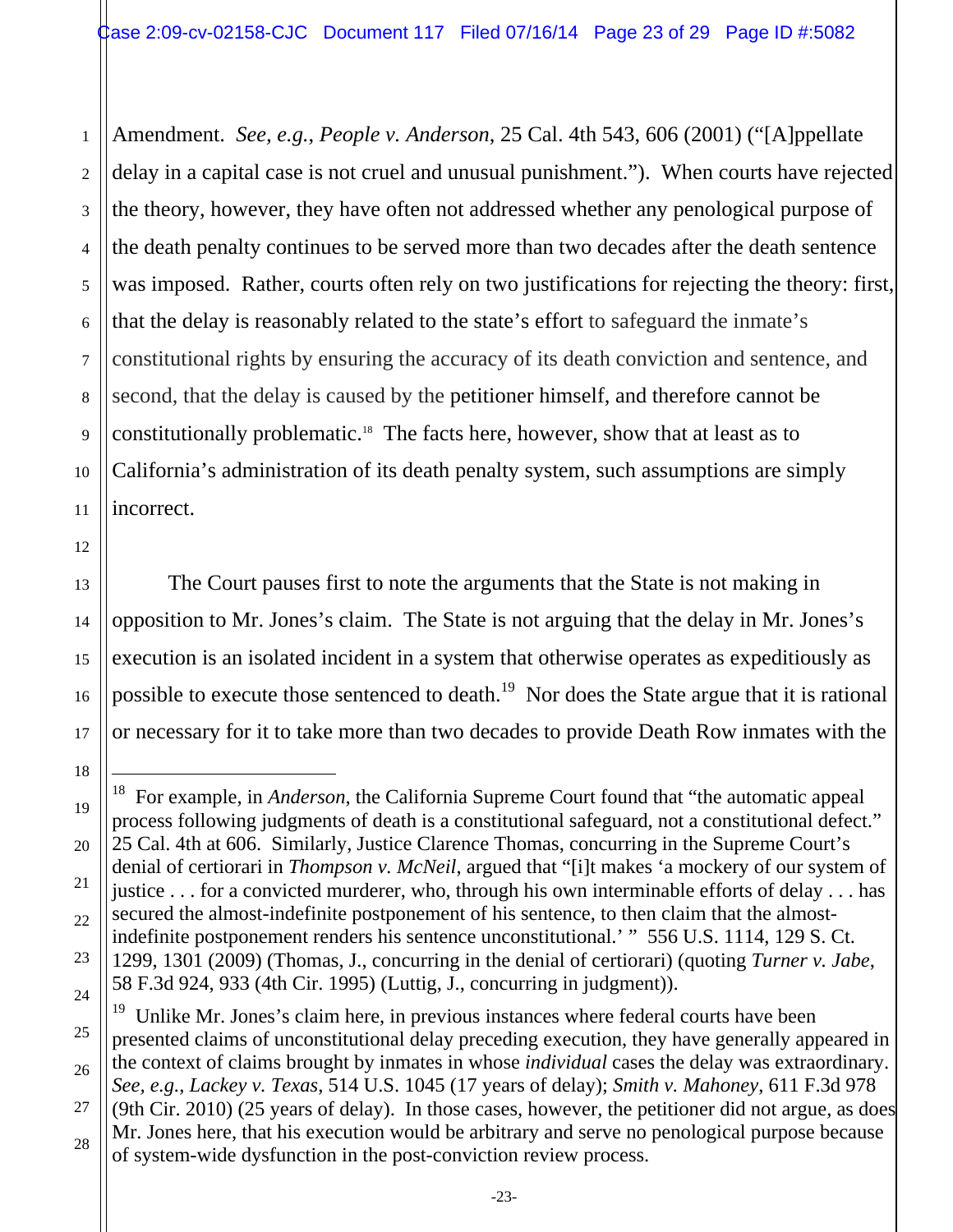process required to ensure that their death sentence comports with constitutional requirements. Indeed, the State cannot reasonably make these arguments.

1

2

3

20

21

22

23

24

25

26

 $\overline{a}$ 

27

28

4 5 6 7 8 9 10 11 12 13 14 15 16 17 18 19 On the record before it, the Court finds that much of the delay in California's postconviction review process is created by the State itself, not by inmates' own interminable efforts to delay.20 Most Death Row inmates wait between three and five years for counsel to be appointed for their direct appeal. After the issues are briefed on direct appeal, another two to three years are spent waiting for oral argument to be scheduled before the California Supreme Court. On state habeas review, far from meeting the ideal goal of appointing state habeas counsel shortly after the death verdict, at least eight to ten years elapse between the death verdict and appointment of habeas counsel. When that counsel is appointed by the State, investigation of potential claims is hampered by underfunding, which in turn slows down the federal habeas review process. Then, after state habeas briefs are submitted, another four years elapse before the California Supreme Court issues a generally conclusory denial of the inmate's claims. This lack of a reasoned opinion further slows adjudication of inmates' federal habeas claims. Finally, even after filing a petition for federal habeas review, many inmates, often because of deficiencies rooted in the State's process, must stay their federal cases to exhaust claims in state court.

These delays—exceeding 25 years on average—are inherent to California's dysfunctional death penalty system, not the result of individual inmates' delay tactics, except perhaps in isolated cases. *See generally* Appendix A (showing that very few of California's Death Row inmates have completed the state and federal post-conviction

Indeed, in Mr. Jones's case, there is no evidence of frivolous filings or unreasonable delay caused by Mr. Jones. Rather, the unnecessary delay in his case—as in the cases of most other Death Row inmates—is attributable to structural problems inherent in California's death penalty system.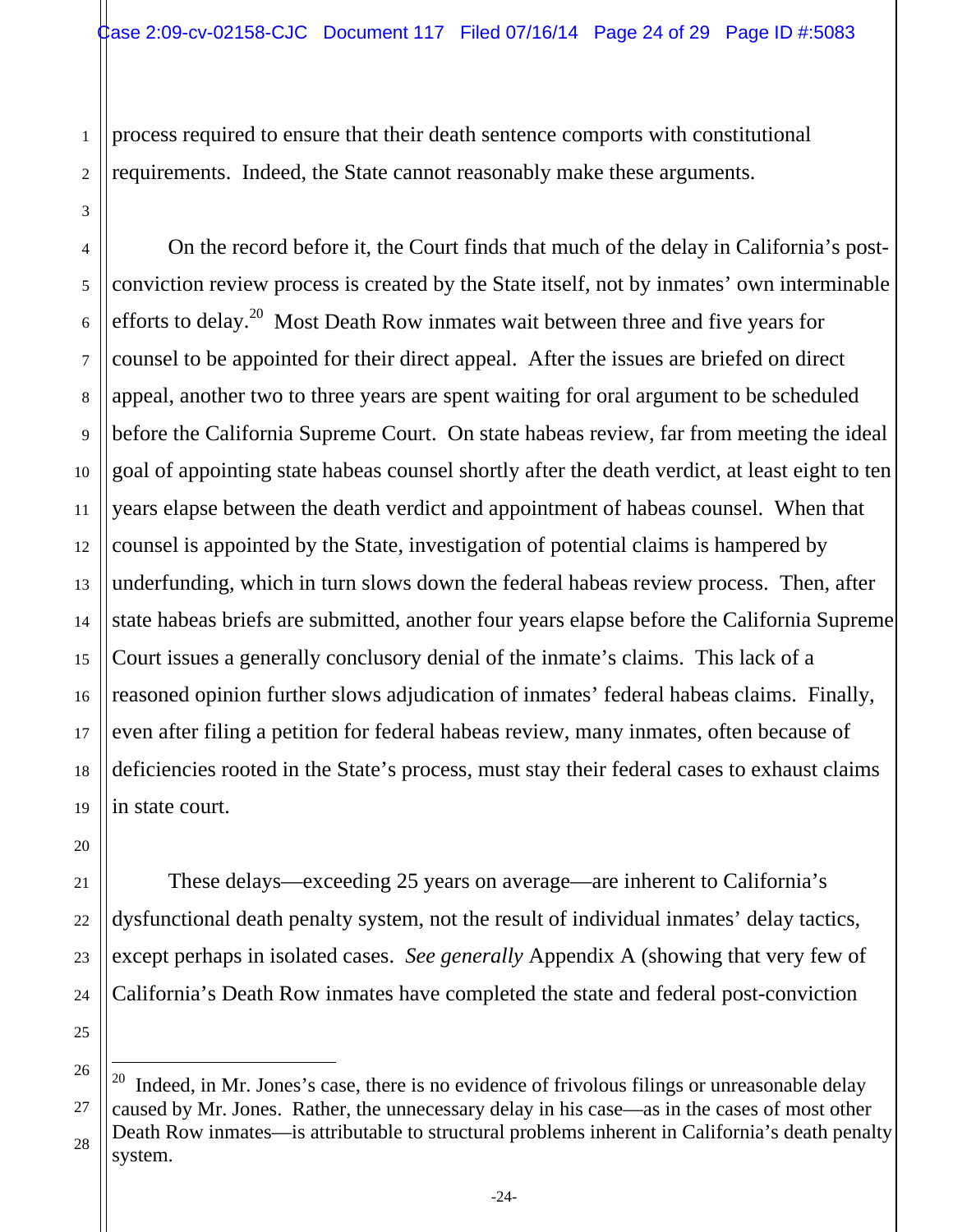1 2 3 4 5 6 7 8 9 10 11 12 review process, even 20 years after being sentenced to death). That such delays are not reasonably necessary to the fair administration of justice is evident. In 2008, the Commission recommended a series of related reforms that, in its view, would help alleviate delay inherent in California's death penalty system. The Commission's recommendations included more adequately funding the system and removing the requirement that death penalty appeals must be automatically heard by the California Supreme Court rather than the state's intermediate courts of appeal. *See* Commission Report at 124. Through its proposed reforms, the Commission estimated that the delay between sentencing and execution of a Death Row inmate could be reduced to between 11 and 14 years.21 *See id*. So reducing California's time to execution would bring California closer to, or even below, the national average, which between 2000 and 2012 was approximately 12.5 years, and in 2012 was 15.8 years.<sup>22</sup>

The Commission's proposal, and the experience of other states across the country—which, on average, take substantially less than 20 years, let alone 25 or 30 years, to adjudicate their post-conviction review process—demonstrate that the inordinate delay in California's death penalty system is not reasonably necessary to protect an inmate's rights. Moreover, there is no basis to conclude that inmates on California's Death Row are simply more dilatory, or have stronger incentives to needlessly delay the capital appeals process, than are those Death Row inmates in other states. Most of the delay in California's post-conviction process then is attributable to California's own system, not the inmates themselves.

13

14

15

16

17

18

19

20

21

22

23

 $\overline{a}$ 

<sup>24</sup> 25 26 Whether the State adopts the Commission's proposed reforms, or any others, is a policy question beyond the scope of this proceeding. But the proposals are relevant to supporting Mr. Jones's claim that the delay in California is of a structural and systemic nature, and are cited here for that purpose.

<sup>27</sup> 28 <sup>22</sup> United States Dep't of Justice, Bureau of Justice Statistics, NCJ 245789, Capital Punishment, 2012—Statistical Tables (May 2014) at 14, *available at* http://www.bjs.gov/content/pub/pdf/ cp12st.pdf.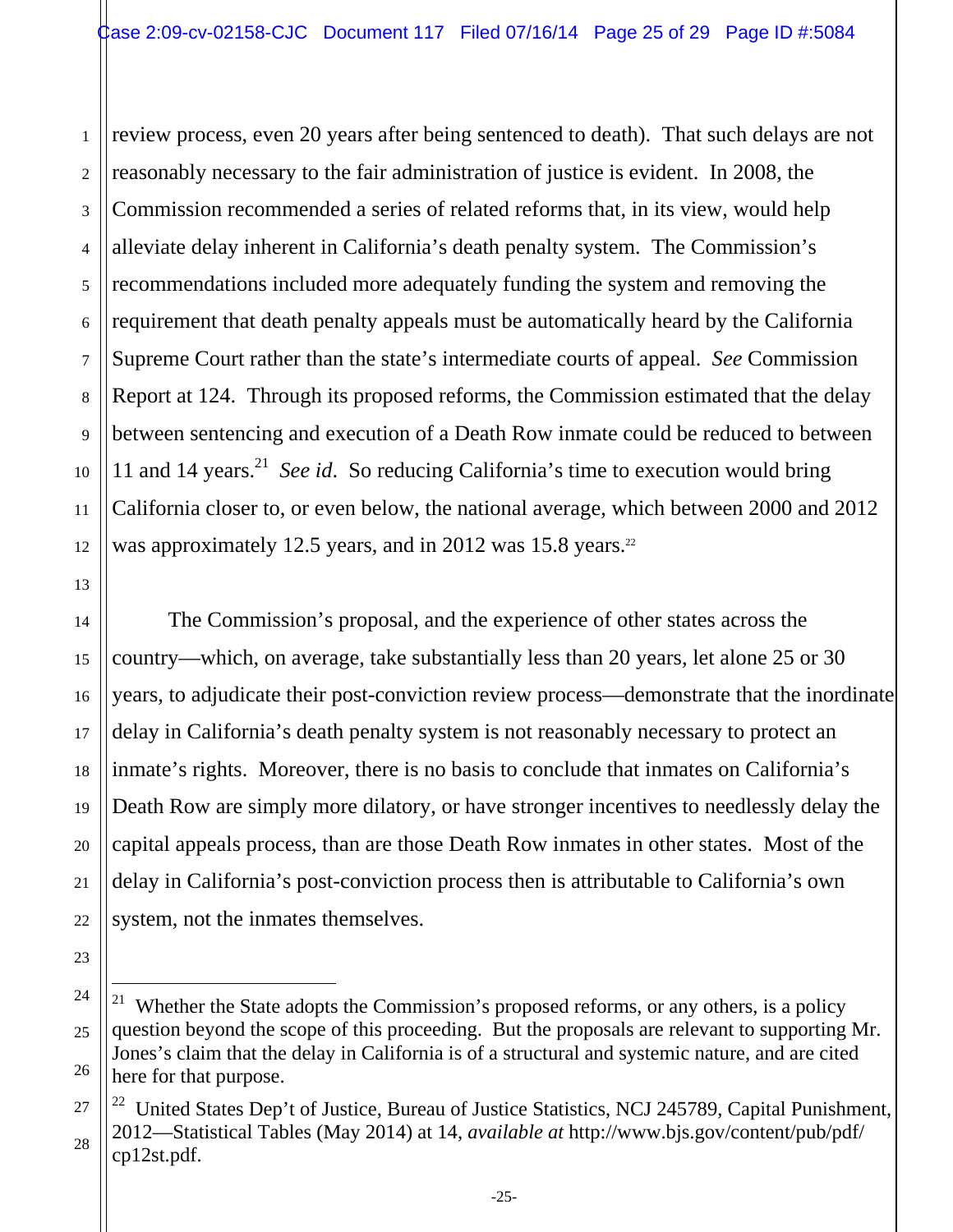1 2 3 Of course, the Court's conclusion should not be understood to suggest that the post-conviction review process should be curtailed in favor of speed over accuracy. Indeed, it bears noting that in more than half of all cases in which the federal courts have reviewed a California inmate's death sentence on habeas review, the inmate has been granted relief from the death sentence. *See* Appendix A. The post-conviction review process is, therefore, vitally important. It serves both the inmate's interest in not being improperly executed, as well as the State's interest in ensuring that it does not improperly execute any individual. Nevertheless, the Court holds that where the State permits the post-conviction review process to become so inordinately and unnecessarily delayed that only an arbitrarily selected few of those sentenced to death are executed, the State's process violates the Eight Amendment. Fundamental principles of due process and just punishment demand that any punishment, let alone the ultimate one of execution, be timely and rationally carried out.

# **D. Procedural Bars to Federal Collateral Review**

The State argues that Mr. Jones's claim is procedurally barred. Specifically, the State contends that Mr. Jones has not exhausted available state remedies as required under the Anti-Terrorism and Effective Death Penalty Act (AEDPA), 28 U.S.C. § 2254(b). Federal courts generally may not grant habeas relief to an individual in state custody unless that individual has first exhausted the remedies available in state court. *See* 28 U.S.C. § 2254(b)(1)(A). However, where "circumstances exist that render [the state] process ineffective to protect the rights of the applicant," exhaustion is not required. 28 U.S.C. § 2254(b)(1)(B)(ii). The Court has determined that systemic delay caused by the dysfunctional state review process has resulted in the arbitrary selection of a small handful of individuals for execution, and has therefore rendered Mr. Jones's death sentence unconstitutional. Requiring Mr. Jones to return to the California Supreme Court to exhaust his claim would only compound the delay that has already plagued his post-

-26-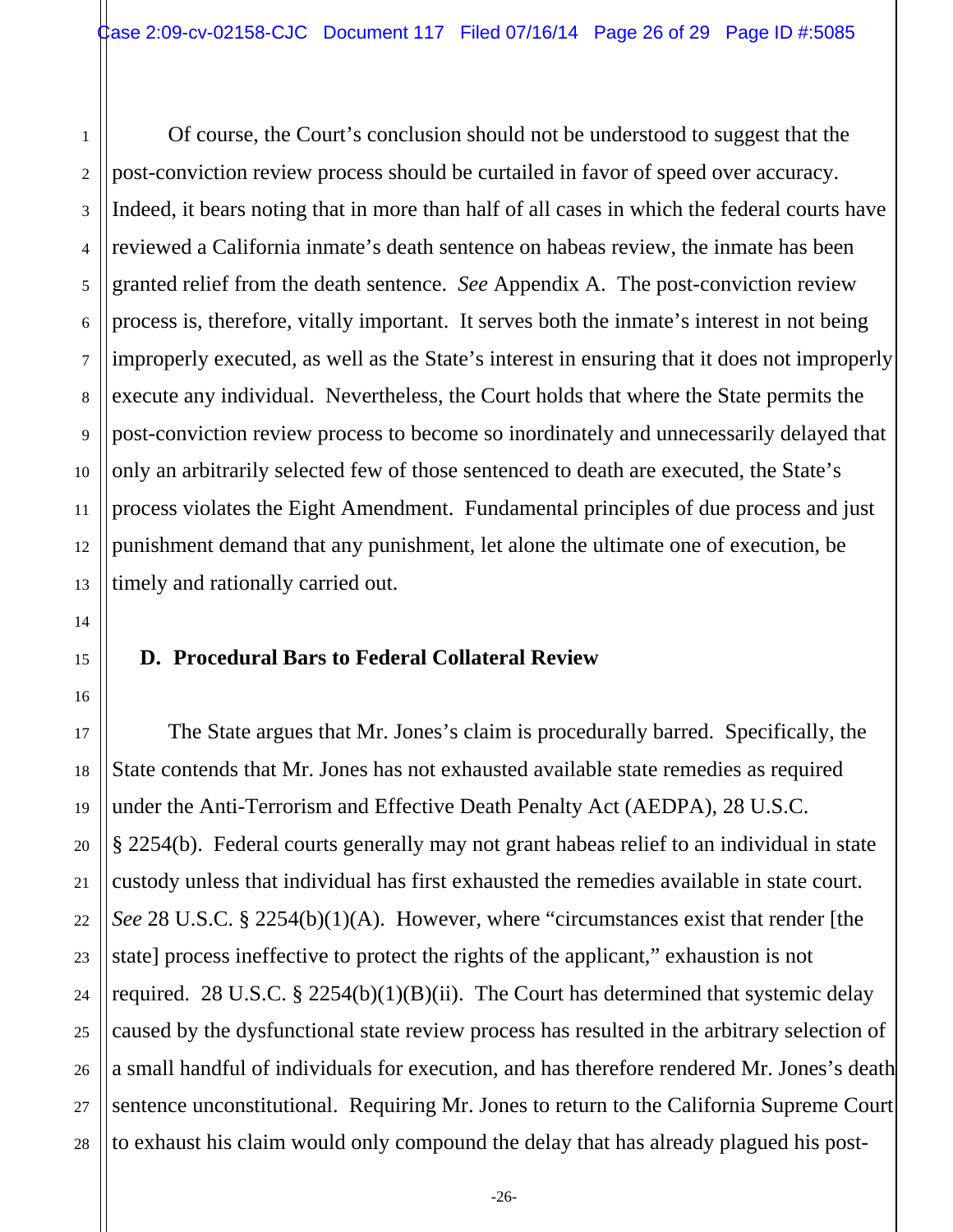1 2 3 4 5 6 7 8 9 10 11 12 conviction review process. *See* Laurence Decl. ¶ 16 (noting that, on average, 3.19 years elapse before an exhaustion petition in a capital habeas case is decided by the California Supreme Court). More importantly, it would require Mr. Jones to have his claim resolved by the very system he has established is dysfunctional and incapable of protecting his constitutional rights. Special circumstances clearly exist such that Mr. Jones need not return to the California Supreme Court to exhaust his claim. *Cf. Phillips v. Vasquez*, 56 F.3d 1030, 1035 (9th Cir. 1995) ("[E]xtraordinary delay in the state courts can render state corrective processes 'ineffective' within the meaning of section 2254(b) [such] that exhaustion is not required . . . .") (citation omitted); *Jones v. Tubman*, 360 F. Supp. 1298, 1300 (S.D.N.Y. 1973) ("[E]xhaustion is not mandated where the state consideration would be either futile or where state procedures do not provide swift review of petitioner's claims.").

While not specifically addressed by the State, the Court considers a second procedural defense commonly raised to avoid federal habeas review: that the petitioner's claim seeks the announcement of a new rule on collateral review and is therefore barred under *Teague v. Lane*, 489 U.S. 288, 306 (1989).<sup>23</sup> The rule Mr. Jones seeks to have applied here—that a state may not arbitrarily inflict the death penalty—is not new. Rather, it is inherent in the most basic notions of due process and fair punishment embedded in the core of the Eighth Amendment. *See Furman*, 408 U.S. at 274–77 (Brennan, J., concurring) (describing the principle that "the State must not arbitrarily inflict a severe punishment" as "inherent in the [Cruel and Unusual Punishment] Clause" and tracing its application in Anglo–American jurisprudence); *see also id.* at 242 (Douglas, J., concurring) ("There is evidence that the provision of the English Bill of Rights of 1689, from which the language of the Eighth Amendment was taken, was

 $\overline{a}$ 

28

13

14

15

16

17

18

19

20

21

22

23

24

<sup>26</sup> 27

<sup>&</sup>lt;sup>23</sup> Because there is no underlying state court ruling on the merits of Mr. Jones's claim of arbitrariness in California's death penalty system, the Court does not consider the claim under AEDPA's deferential standard of review. *See* 28 U.S.C. § 2254(d).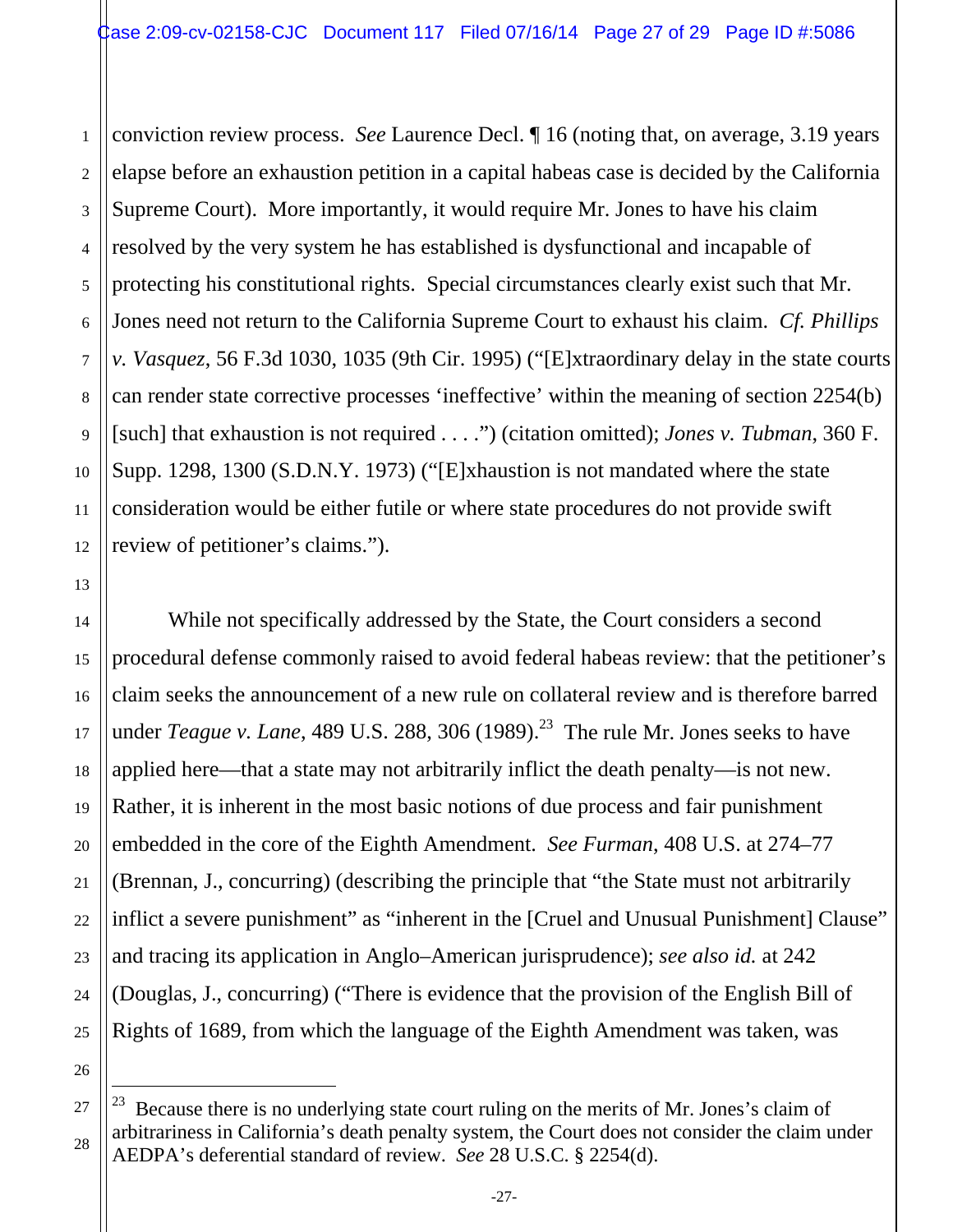concerned primarily with selective or irregular application of harsh penalties and that its aim was to forbid arbitrary and discriminatory penalties of a severe nature."). This rule is certainly one "so deeply embedded in the fabric of due process that everyone takes it for granted." *Dyer v. Calderon*, 151 F.3d 970, 984 (9th Cir. 1998) (en banc). It is therefore not a new rule for *Teague* purposes. *See id.* ("[A] rule needs to be announced for purposes of *Teague* only if it's new.").

**\* \* \*** 

When an individual is condemned to death in California, the sentence carries with it an implicit promise from the State that it will actually be carried out. That promise is made to the citizens of the State, who are investing significant resources in furtherance of a punishment that they believe is necessary to achieving justice. It is made to jurors who, in exercise of their civic responsibility, are asked to hear about and see evidence of undeniably horrific crimes, and then participate in the agonizing deliberations over whether the perpetrators of those horrific crimes should be put to death. It is made to victims and their loved ones, for whom just punishment might provide some semblance of moral and emotional closure from an otherwise unimaginable loss. And it is made to the hundreds of individuals on Death Row, as a statement their crimes are so heinous they have forfeited their right to life.

But for too long now, the promise has been an empty one. Inordinate and unpredictable delay has resulted in a death penalty system in which very few of the hundreds of individuals sentenced to death have been, or even will be, executed by the State. It has resulted in a system in which arbitrary factors, rather than legitimate ones like the nature of the crime or the date of the death sentence, determine whether an individual will actually be executed. And it has resulted in a system that serves no

1

2

3

4

5

6

7

8

9

10

11

12

13

14

15

16

17

18

19

20

21

22

23

24

25

26